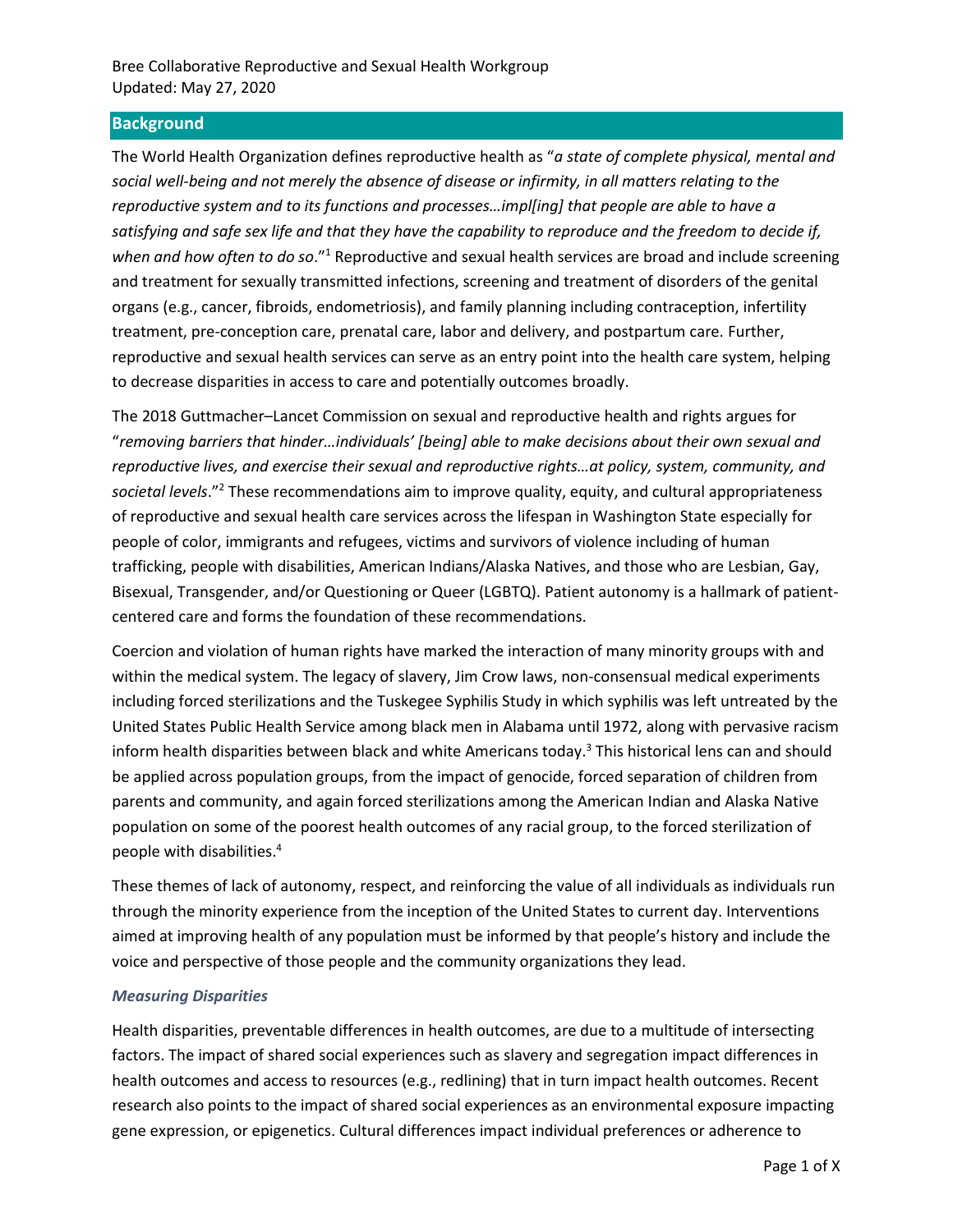medication. Differential access to health care insurance varies based on variation in state policy. Further, institutionalized racism and other -isms, societal allocation of access to or failure to provide access to resources or services, is pervasive through our social structures.<sup>5</sup>

Health disparities exist in all of the reproductive and sexual health services named earlier and have been specifically documented for many of this report's priority groups. Minority populations experience disproportionately high rates of unintended pregnancy and sexually-transmitted diseases and also experience lower rates of screening for common cancers.<sup>6,7</sup> Minority women who report perceiving discrimination are less likely to use effective contraception.<sup>8</sup> Disparities in screening for common cancers such as breast and cervical cancer are seen geographically as well in Washington State.<sup>9</sup>

Some disorders of the reproductive organs are more likely to be seen in and are more severe in people of particular ethnic and racial backgrounds as black women are more likely to have fibroid tumors and more likely to have larger and more numerous tumors and Asian women have been seen in some studies to have higher rates of endometriosis.<sup>10</sup>

More drastic health disparities are seen in differences in material mortality. The United States has the highest maternal death rate among developed nations with more than 50,000 mothers having lifethreatening complications annually.<sup>11,12</sup> Mortality differs greatly based on race with black mothers being three to four times as likely to die in childbirth than white mothers and more likely to suffer complications that lead to maternal death and injury.<sup>13</sup>

### *Washington State Demographics*

Washington state is home to approximately 7.6 million people, of whom 78.9% identify as white; 4.3% as black or African American, alone; 1.9% as American Indian or Alaska Native, 0.8% as Native Hawaiian or other Pacific Islander, alone; 4.8% as two or more races; 12.9% as Hispanic or Latino; and 68% as white, alone (not Hispanic or Latino).<sup>14</sup> The United States as a whole is moving to a minority-majority population, which is estimated to occur around 2050.<sup>15</sup> Approximately 14%, 1.06 million people, reside in Washington State and were born abroad in 2017.<sup>16</sup> Of that 1.06 million, 45% were born in Asia, 30% in Latin America, 15% in Europe, and 6% in Africa.<sup>4</sup>

Approximately 8.8% of Washingtonians under 65 report having a disability, defined as serious difficulty with one or more basic areas of functioning including hearing, vision, cognition, and ambulation.<sup>3</sup> Approximately 4.6% of Washingtonians identify as lesbian, gay, bisexual, transgender or queer or questioning (LGBTQ), 4.8% of people in the Seattle-Tacoma-Bellevue metro area.<sup>17,18</sup>

Violence is common, but more difficult to report at a state level. Of those surveyed, 51.9% of women and 66.4% of men report being physically assaulted as a child by a caretaker or assaulted as an adult.<sup>19</sup> Approximately 33% of women and 17% of men have experienced contact sexual violence from an intimate partner some point in their lifetime and 25% of women and 11% of men have experienced contact sexual violence from any source, resulting in injury, fear, concern for safety, and needing additional health care services due to the trauma.<sup>20</sup> Further, more than half of women who have experienced contact physical violence report symptoms of post-traumatic stress disorder.<sup>6</sup>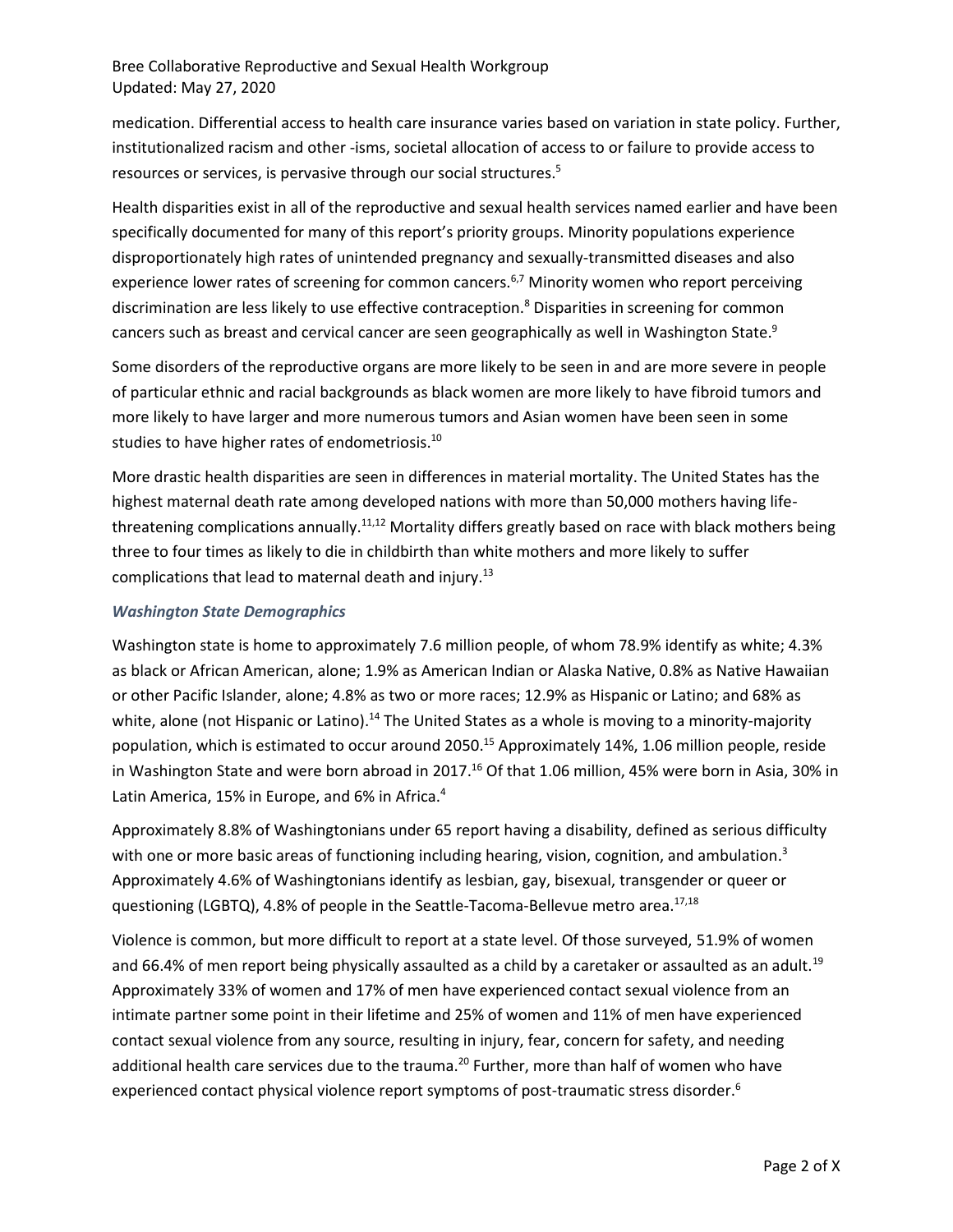# *2020 Workgroup*

The Bree Collaborative was asked through the 2019 Senate Bill 5602 to develop a workgroup to "identify, define, and endorse guidelines for the provision of high quality sexual and reproductive health services in clinical settings throughout Washington…include[ing] the development of specific clinical recommendations to improve sexual and reproductive health care for: (a) People of color; (b) Immigrants and refugees; (c) Victims and survivors of violence; and (d) People with disabilities."

The workgroup met from January to October 2020 to recommend system- and individual-level changes to build a health care system that truly meetings the needs of a diverse population. Differences in population disease burden, needs, and resilience necessitate different clinical services and care, and the workgroup seeks to base changes in a targeted universalism approach, universal goals pursued by targeted interventions.<sup>21</sup> The workgroup also aspires to build a health care system that fits the needs of our specific population groups and the population at large.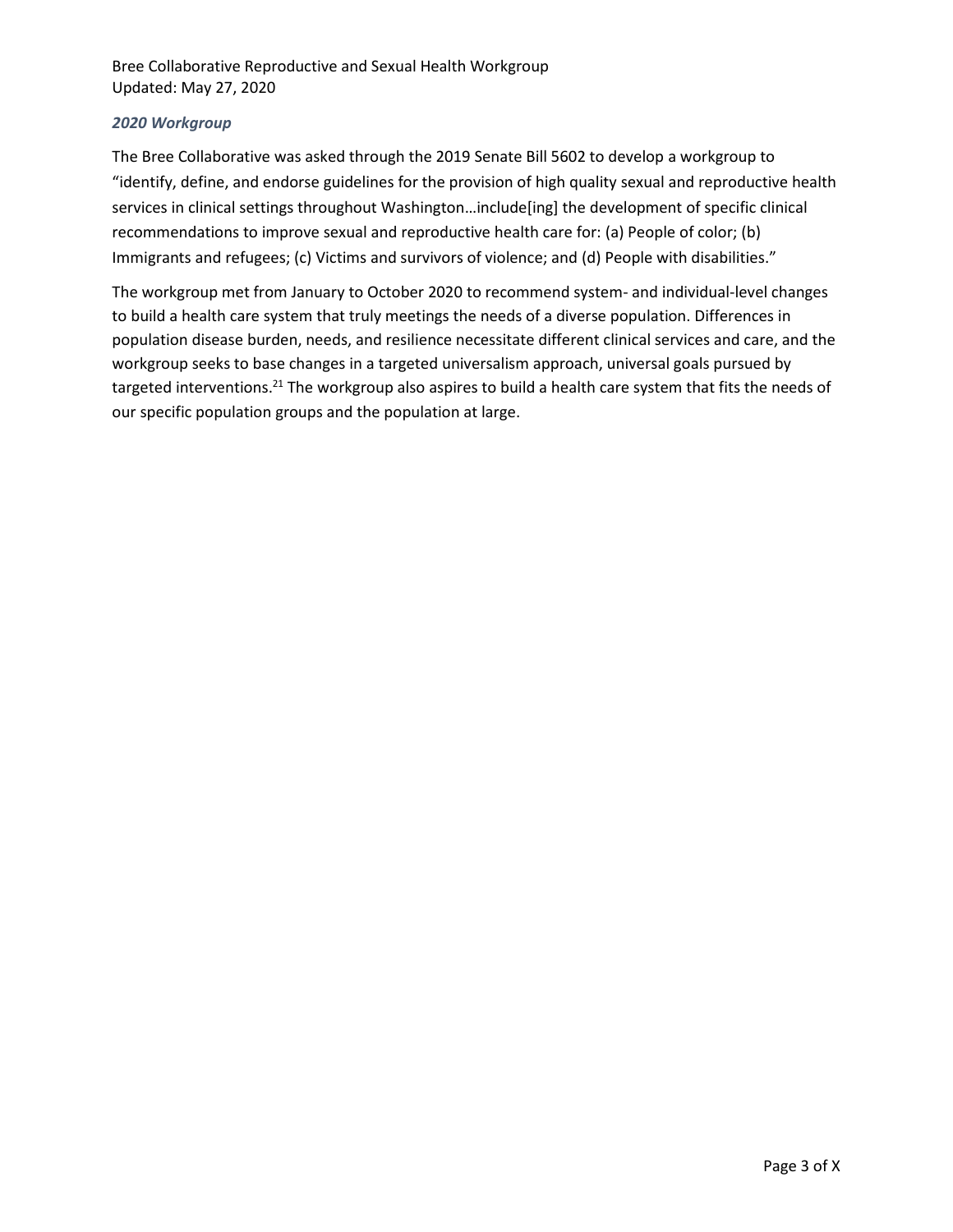### **Recommendation Framework**

Disparities in population disease burden (e.g., uterine fibroids), outcomes such as higher material mortality for black gestational parents, access to care such as through insurance barriers for the immigrant population, and individual and population-level resilience necessitate multiple levels of intervention. Further, an individual has many intersecting identities, all of which contribute to overall health and that may not be apparent to an individual health care provider or be documented within a health care system.

The workgroup aims to create a health care system in which the four focus areas: access, appropriate care, patient-centeredness, and cultural sensitivity, being humble, underpin all interactions, especially those involving sexual and reproductive health.

| <b>Focus Area</b>           | <b>Clinical Step</b>                                                                                                                                                                                                                                                                                                                                          |  |
|-----------------------------|---------------------------------------------------------------------------------------------------------------------------------------------------------------------------------------------------------------------------------------------------------------------------------------------------------------------------------------------------------------|--|
| <b>Cultural Sensitivity</b> | Understand the cultural background of your patient population<br>$\bullet$<br>Cultural sensitivity free of coercion or provider bias<br>$\bullet$                                                                                                                                                                                                             |  |
| <b>Access</b>               | Physical accessibility<br>$\bullet$<br>Understand the insurance barriers for your patient population<br>$\bullet$<br>including those that may exist due to immigration status<br>Language<br>$\bullet$<br>Cognitive accessibility                                                                                                                             |  |
| Patient-<br>centeredness    | Trust<br>$\bullet$<br>Confidentiality<br>Support<br>Involving family or friends if desired by the person<br>Understanding needs of the patient<br>$\bullet$                                                                                                                                                                                                   |  |
| <b>Appropriate care</b>     | <b>Education and empowerment</b><br>٠<br>Trauma-informed care<br>$\bullet$<br>Prevention, screening, treatment or referral for reproductive health<br>٠<br>conditions (e.g., USPSTF cancer screening, STIs)<br>Family planning (Contraception and Infertility)<br>$\bullet$<br>Pre-conception care, prenatal care, labor and delivery, and<br>postpartum care |  |

#### **Table 1: Focus Areas and Clinical Steps**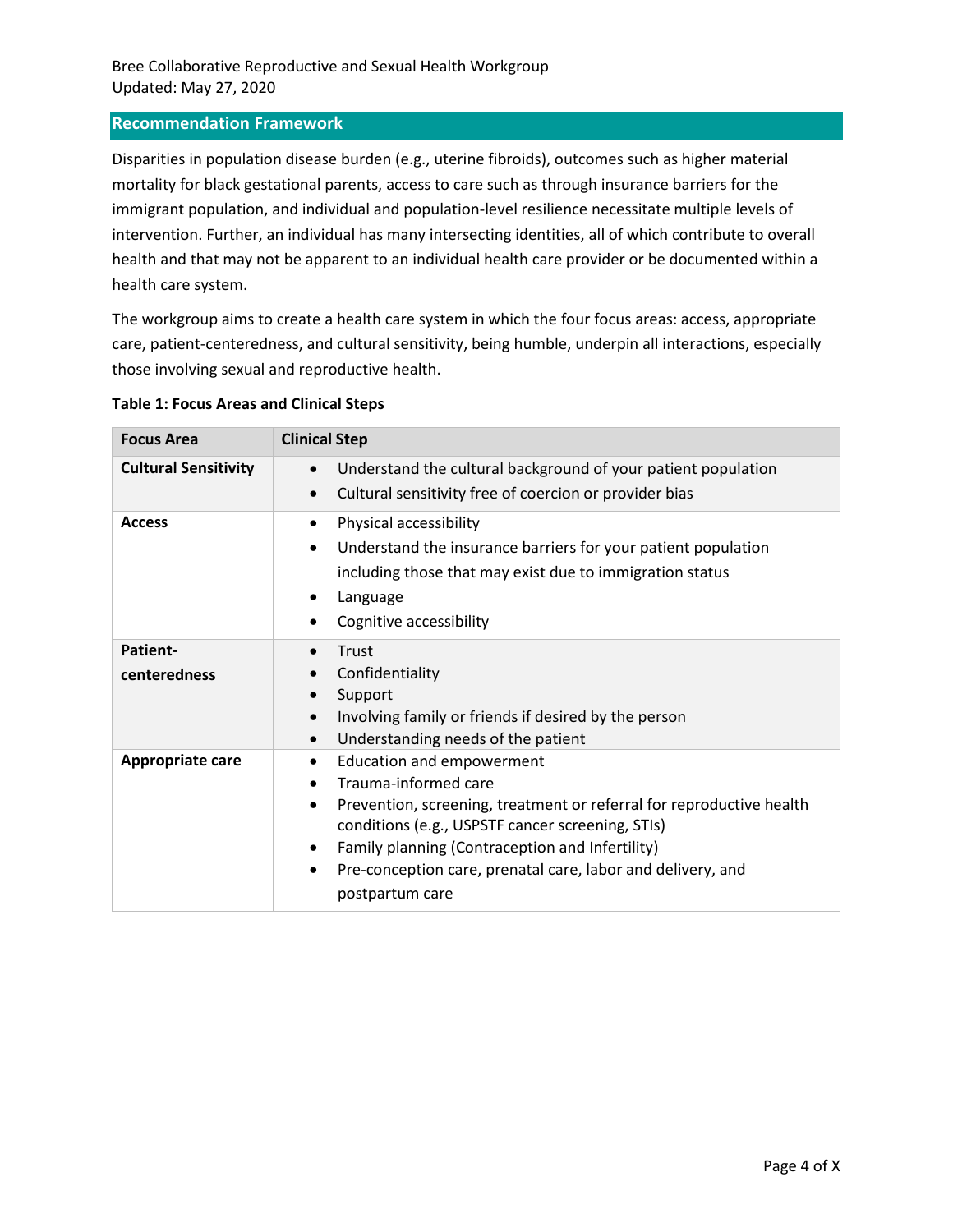#### *Previous Bree Collaborative Recommendations*

These recommendations seek to build on previous Bree Collaborative Recommendations, where relevant especially the following:

- Hysterectomy [Report and Recommendations,](http://www.breecollaborative.org/wp-content/uploads/Hysterectomy-Final-Report-2018.pdf) adopted January 2018, discuss racial and ethnic differences in the rate, route, including whether hysterectomy is minimally invasive, and probability of complications from hysterectomy.<sup>22</sup> The Recommendations aim "to promote appropriate use of hysterectomy, including pre-surgical counseling, and evaluation, while recognizing individual variation based on clinical opinion and patient preference [through] three focus areas: 1. Assessment and medical management, by indication; 2. Uterine sparing procedures, by indication, 3. Surgical procedure including follow-up care, emphasizing the enhanced recovery after surgery protocol and use of a minimally invasive approach."
- [LGBTQ Report and Recommendations,](http://www.breecollaborative.org/wp-content/uploads/LGBTQ-health-care-recommendations-Final-20-02.pdf) adopted September 2018, aim build a health care system allowing everyone to have a fair opportunity to be healthier understanding that LGBTQ persons experience elevated rates of depression, sexual abuse, smoking, and other substance use and that; that lesbian women are less likely to undergo certain screening tests for cancer (e.g., mammography to test for breast cancer, papanicolaou (pap) test for cervical cancer) and both men and women in same sex relationships are less likely to report insurance coverage; and that gay and bisexual men made up 70% of new HIV infections in 2016, with higher rates among those aged 25-34 and black and Hispanic/Latino gay and bisexual men.<sup>23,24 25,26</sup><sup>27</sup> Recommendations are based in a whole-person care framework, taking into consideration a person's multiple individual factors that make up health, wellness, and experience (e.g., behavioral health, past trauma, race/ethnicity) in such a way that is not identity or diagnosislimiting. Focus areas include communication, language, and inclusive environments; screening and taking a social and sexual history; and areas requiring LGBTQ-specific standards and systems of care.
- [The Maternity Bundled Payment Model,](http://www.breecollaborative.org/wp-content/uploads/Maternity-Bundle-FINAL-2020.pdf) adopted January 2020, discusses opportunities for clinical improvement including reducing cesarean section rates, increasing provision of care through appropriate providers in appropriate settings, reducing pre-term birth rates, reducing mortality rates for the gestational parents and for infants, and reducing health disparities.<sup>28,29</sup> Clinical improvements in proactive identification and treatment of cardiovascular disease, increasing the rate of physiologic birth, and provision of more personalized postpartum care with a higher number of and more frequent visits also serve as areas for improvement. The guideline presents a payment model that includes prenatal care, labor and delivery, and postpartum care along with clinical components for internal quality tracking and performance metrics.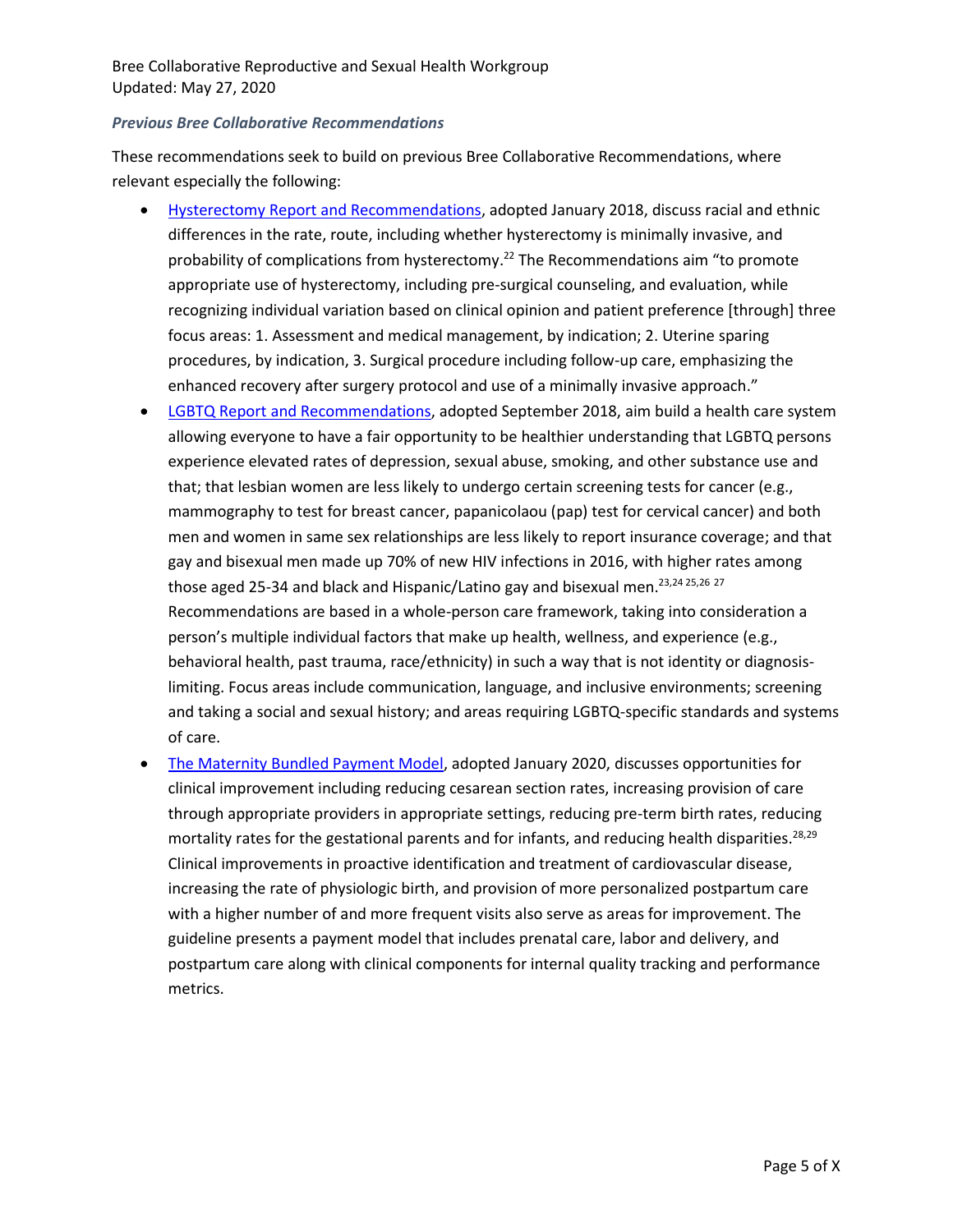### **Recommendations for Stakeholders**

#### *These recommendations are not intended to be used in lieu of health advice.*

#### *Patients and Family Members*

- Find a health care provider that you feel comfortable talking with about your health care needs.
- If you are insured, talk to your health plan about what services are covered. If you are insured as a dependent on another person's health plan, talk to your health plan about any concerns about the confidentiality of the health care you receive.
- Talk to your provider about
	- $\circ$  Your past sexual history including the gender, sex of your sexual partners as well as types of sex and any history of sexually transmitted infections.
	- o Whether you want or need screening for STIs.
	- o Whether you want to become a parent in the next year
	- $\circ$  Any concerns that you might have about being down or depressed, especially if you have had thoughts of hurting yourself or others.
	- $\circ$  Your relationships with your partners including whether you have every felt unsafe in the relationship(s) or experienced threats of harm or violence.
	- o Any tobacco, alcohol, or drug use.
	- o How often to have regular cancer screenings.
	- o Community resources that are available in your area.
	- $\circ$  How comfortable you feel in your provider's office including any feedback about access, and any other issues.
	- $\circ$  Any concerns about the confidentiality of the care you are receiving, including any concerns about communications from your provider or health plan.

#### *Health Care Providers*

- **Access**
- **Patient Centeredness** 
	- $\circ$  Consider a patient's comfort level and be prepared to discuss how and why a sexual history is important and how patient confidentiality is ensured.
	- $\circ$  Ask about the patient's gender identity, chosen pronouns, and chosen name. This should ideally be done when the patient initially registers for care to facilitate inclusion of this information in the medical record and to ensure appropriate use of pronouns throughout the patient's care.
- **Appropriate Care**
	- o **Parenting Intention:** Ask the patient about whether they want become a parent in the next year.
		- Discuss reproduction and contraception methods with patients as appropriate. Information on birth control across the gender spectrum is available [here.](https://www.reproductiveaccess.org/resource/birth-control-across-the-gender-spectrum/)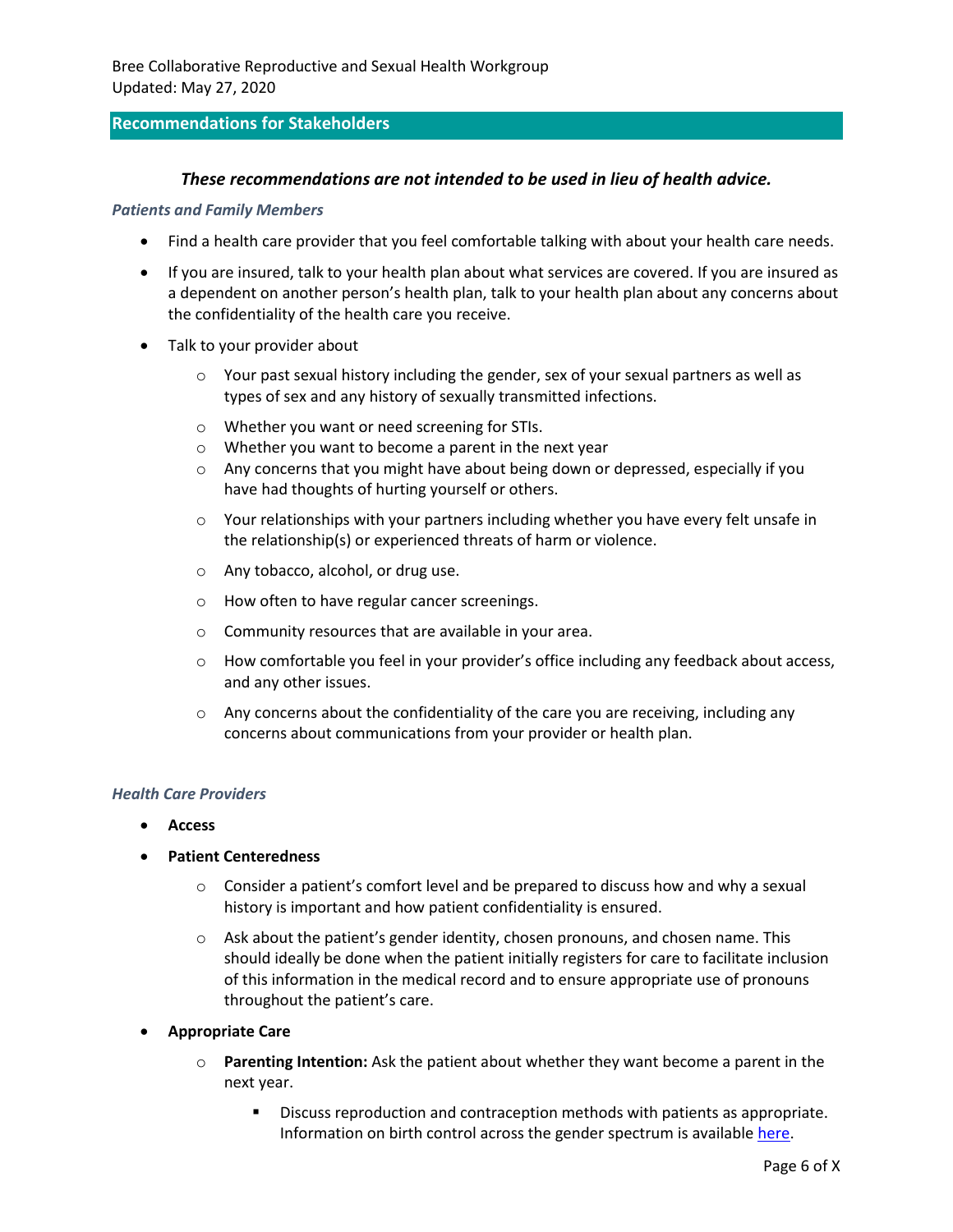Other topics relevant to reproduction include sperm/egg banking, fertility treatments and options, counseling on all options including abortion. Providers should also feel comfortable performing a preconception counseling visit or refer to a provider who is able to perform these services.

- Ask about plans for adoption and surrogacy. LBGTQ people should be asked about whether they want to have a family in the future as well. Providers should have some awareness around adoption options and steps in surrogacy.
- o **Sexual History and STI:** Take a sexual history as part of an initial new patient visit that includes:
	- If patient has had sex with men, women, both men and women, and/or other/non-binary, or none.
	- Types of sex including oral, vaginal, and insertive and receptive anal sex (i.e., top, bottom, or versatile)
	- History of any previously sexually transmitted infections (STI) and concern about having contracted an STI (e.g., "Do you have any worry about having contracted an STI?")
- o Screen for the following during the medical history:
	- Behavioral health concerns including depression, suicidal ideation, and anxiety using a validated instrument (e.g., Patient Health Questionnaire 9 Item or 2 Item, Columbia Suicide Severity Scale, Generalized Anxiety Disorder 7-Item) annually.
		- Ideally behavioral health services should be integrated into primary care as outlined in the 2017 Behavioral Health Integration Report and Recommendations. If appropriate behavioral health services are not available onsite, develop a comprehensive referral network.
	- Intimate partner violence.
	- Tobacco use.
	- Alcohol and other drug use as outlined in the 2015 Addiction and Dependence Treatment Report and Recommendations following the Screening, Brief Intervention, and Referral to Treatment (SBIRT) protocol.
	- **■** Immunize all patients through age 26 for human papillomavirus (HPV). Monitor for changes to this recommendation from national organizations.
- o **Cancer Screening:** Discuss regular, appropriate cervical cancer screening and breast cancer screening with patients with cervical and breast tissue for patients who are at higher risk of cervical and breast cancer including women who have sex with women or men and transgender men or genderqueer people who were assigned female at birth.

Discuss prostate cancer screenings with transgender women as outlined in the 2015 Bree Collaborative [Prostate Cancer Screening Report and Recommendations](http://www.breecollaborative.org/wp-content/uploads/Prostate-Cancer-Recommendations-Final-15-11.pdf)

• **Cultural Sensitivity**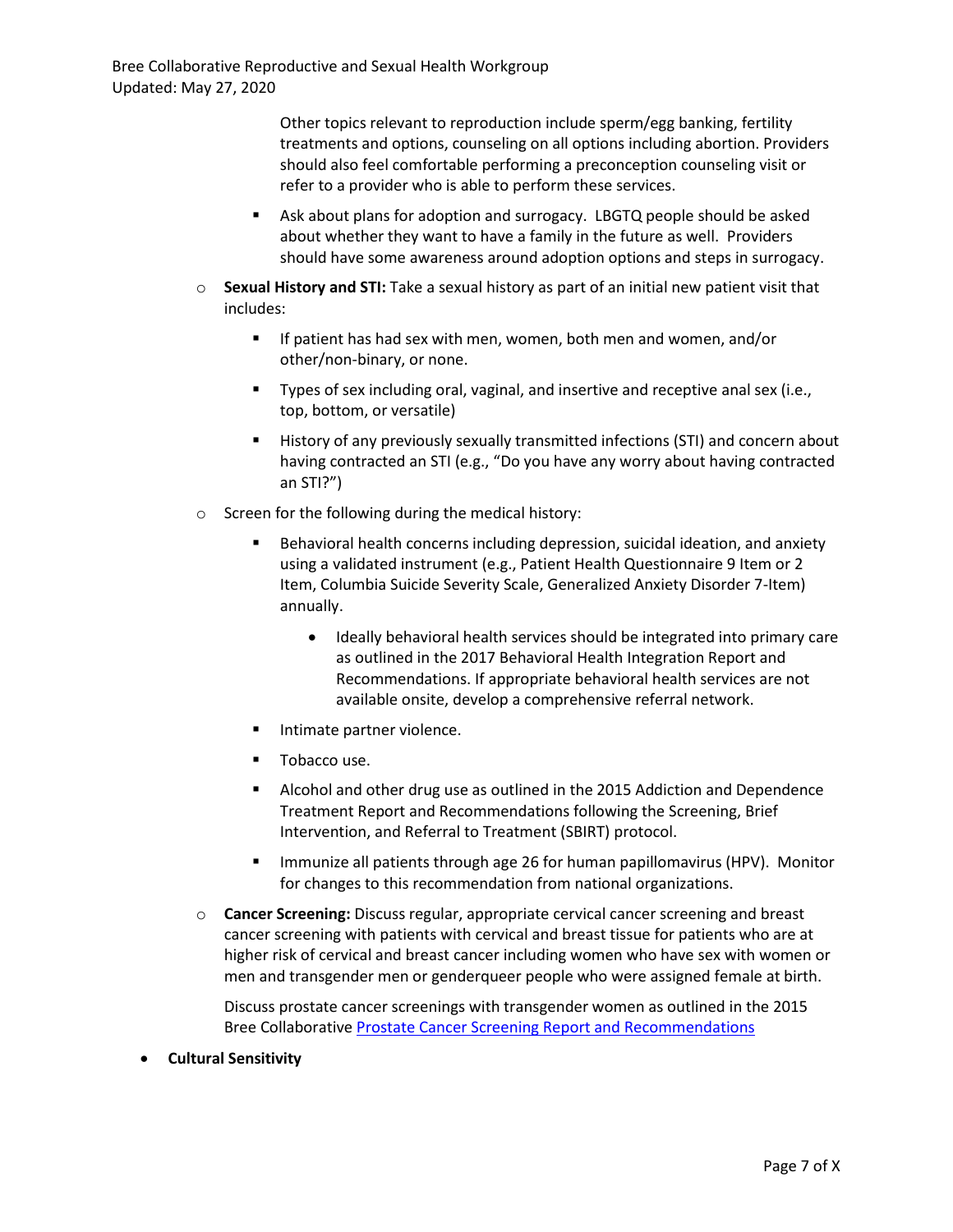#### *Health Care Delivery Systems*

- **Access**
	- o Language. Review requirements to offer language services in healthcare settings from the Washington Coalition for language acces[s here](https://www.wascla.org/library/attachment.351986) and from the Robert Wood Johnson Foundation here.
	- o Physical access
	- $\circ$  Telehealth: Improve TeleHealth access especially for populations who are staying home to avoid ICE.
- **Patient Centeredness**
	- o Train all staff about using inclusive, non-stigmatizing language.
	- $\circ$  Revise forms and protocols (e.g., mission statement, employee materials) to reflect an open and affirming environment including non-discrimination in hiring practices.
- **Appropriate Care**
	- o Configure your system's electronic health record (EHR) to accurately reflect the patient's chosen pronouns, chosen name, XXX
- **Cultural Sensitivity**

#### *Health Plans*

- Identify the patient's primary care provider and be sure the patient knows who this is.
- Ensure equity in infertility treatment coverage for subscribers with same and opposite sex partners (e.g., not requiring 12 months if under 35 and 6 months if over 35 of non-covered clinically-supervised insemination prior to reimbursement if not in an opposite-sex relationship).
- Ensure appropriate referral networks for XXX
- Include performance and quality metrics in contracts with providers and other purchasing agreements, that promote XXX
- Do not require a copay or deductible for XXX
- Allow information technology systems to include race/ethnicity
- Establish a simple process for individuals insured as dependents on another person's health plan (e.g., a minor using their parent's insurance) to access care confidentially using their insurance, and provide enrollees with clear and accessible information about how to access this process.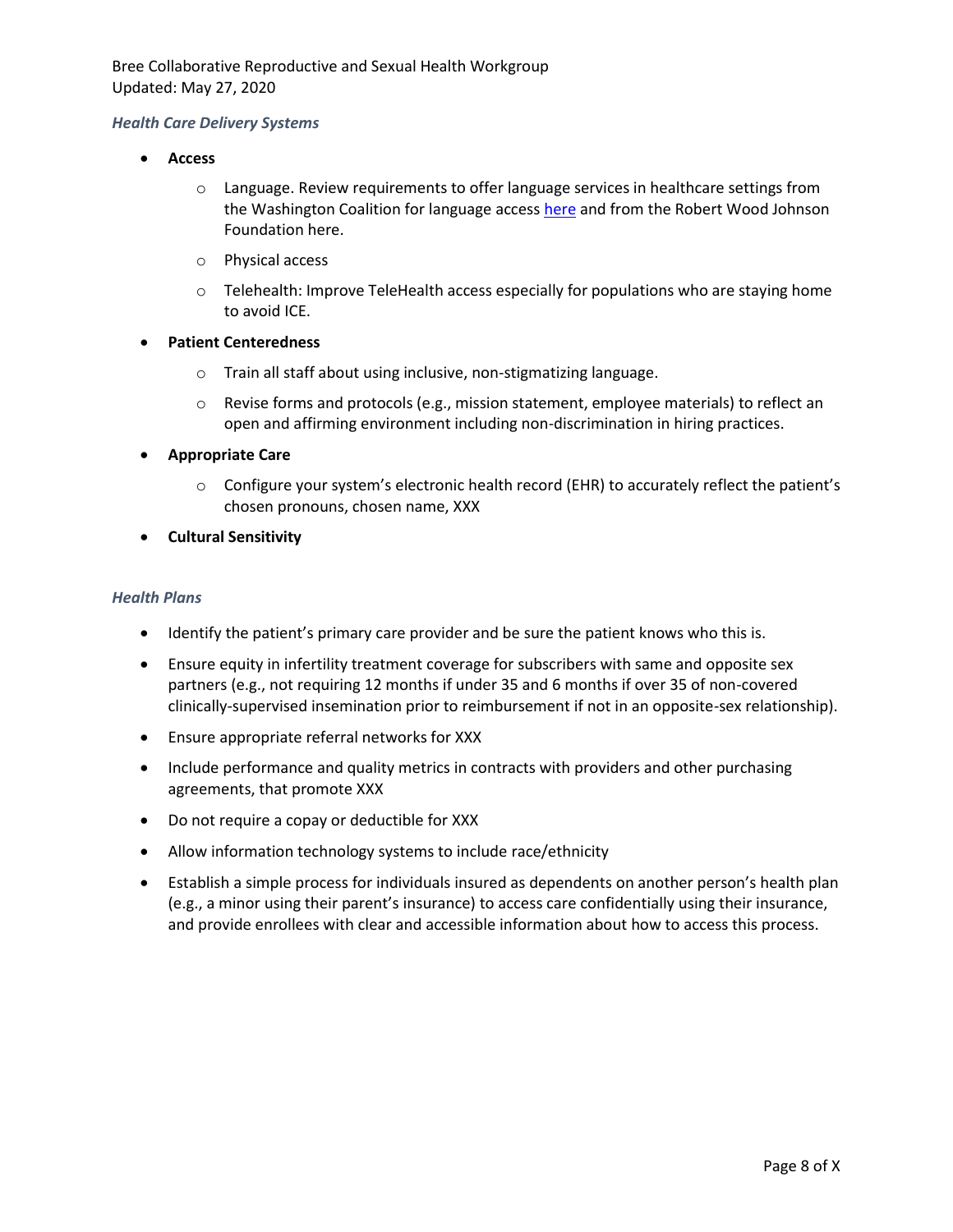### *Employers*

- Review recommendations to health plans and include similar language in your contracts.
- Consider benefits around infertility and improve language around leave for same sex couples who adopt or conceive through surrogacy.

#### *Washington State Agencies (e.g., Health Care Authority, Department of Health)*

- State agencies and government leaders should support and promote a robust public health infrastructure to meet the needs of all people in Washington State. This can be demonstrated through funding, legislation, communication, and advocacy.
- Consider developing a PEP Hotline to improve access to post-exposure prophylaxis. This was done in NYC. Senate Bill 6303 was introduced in 2020 but did not make it out of committee.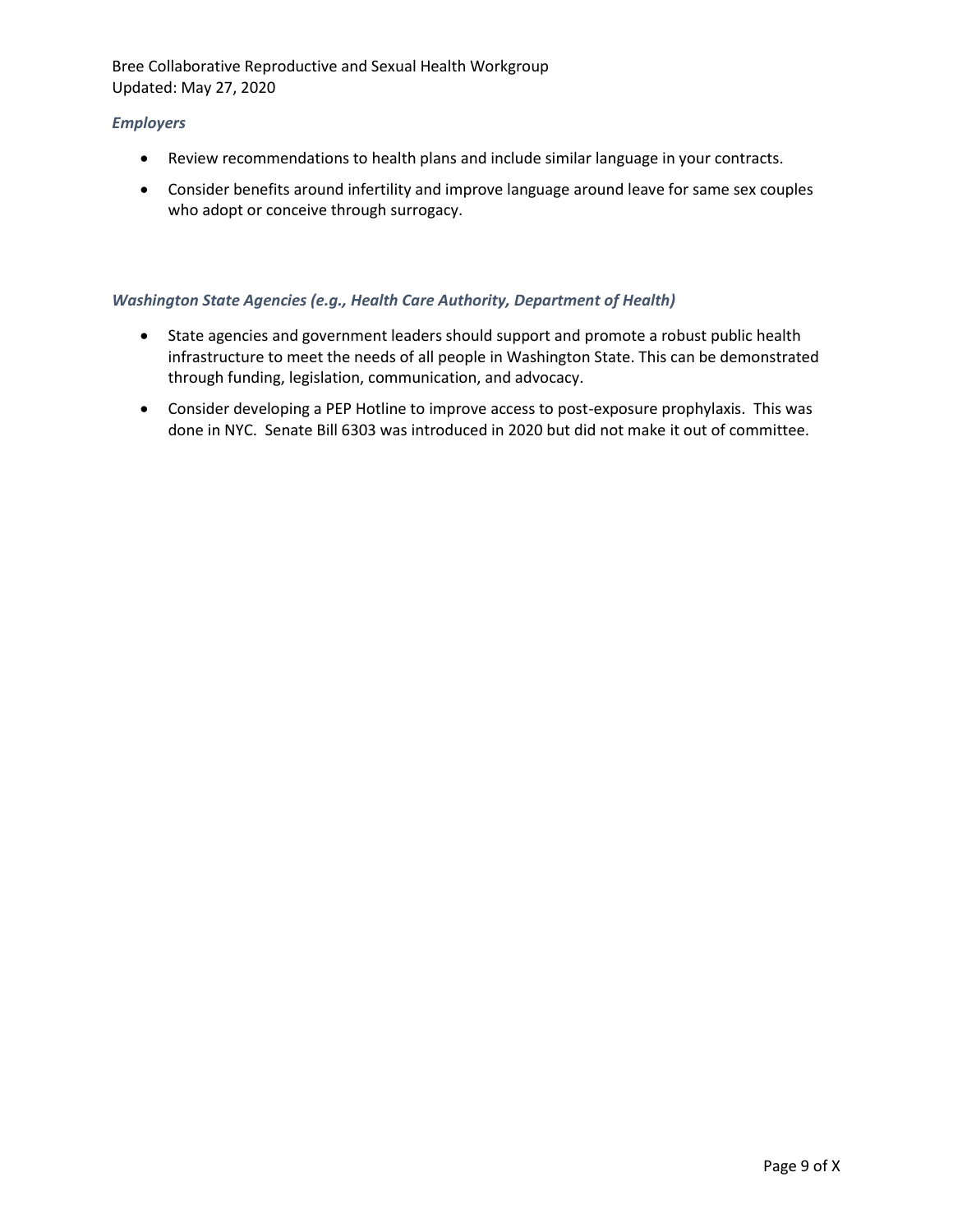### **Culturally-Sensitive Care**

A person is both an individual with distinct needs and has needs that are informed by cultural background. Our workgroup believes that understanding both is necessary to ensure high-quality care, starting with addressing bias present within individual health care providers and staff and bias that is systemic in our health care infrastructure.

#### *Addressing Bias*

Implicit bias, nonconscious assumptions based on incomplete information such as a person's appearance, along with stereotyping are pervasive among American society. These biases are present among health care providers as well, contributing in part to disparities in health.<sup>30</sup> Implicit bias impacts the health care experiences and outcomes of all of populations of interest within this report. Some aspects of implicit bias in medical care have been well-documented, such as white medical students and residents, as well as those outside of the medical profession, reporting a belief that black patients feel less pain. $31$ 

Within sexual and reproductive health services, what a provider recommends for type of contraception, especially long-acting reversable contraception, have been shown to vary depending on a patient's race/ethnicity and their socioeconomic status (i.e., that long-acting reversible contraception is more likely to be recommended for low socioeconomic status black and Latina patients than low socioeconomic white patients.)<sup>32</sup> To support health equity, the American College of Obstetricians and Gynecologists (ACOG) recommends practitioners raise awareness of health disparities among colleagues within their organization, support organizational quality improvement initiatives to target identified disparities, educate colleagues about relevant community resources, work with community partners such as local public health to address the social determinants of health, and advocate for policy changes to improve health and reduce disparities.<sup>33</sup>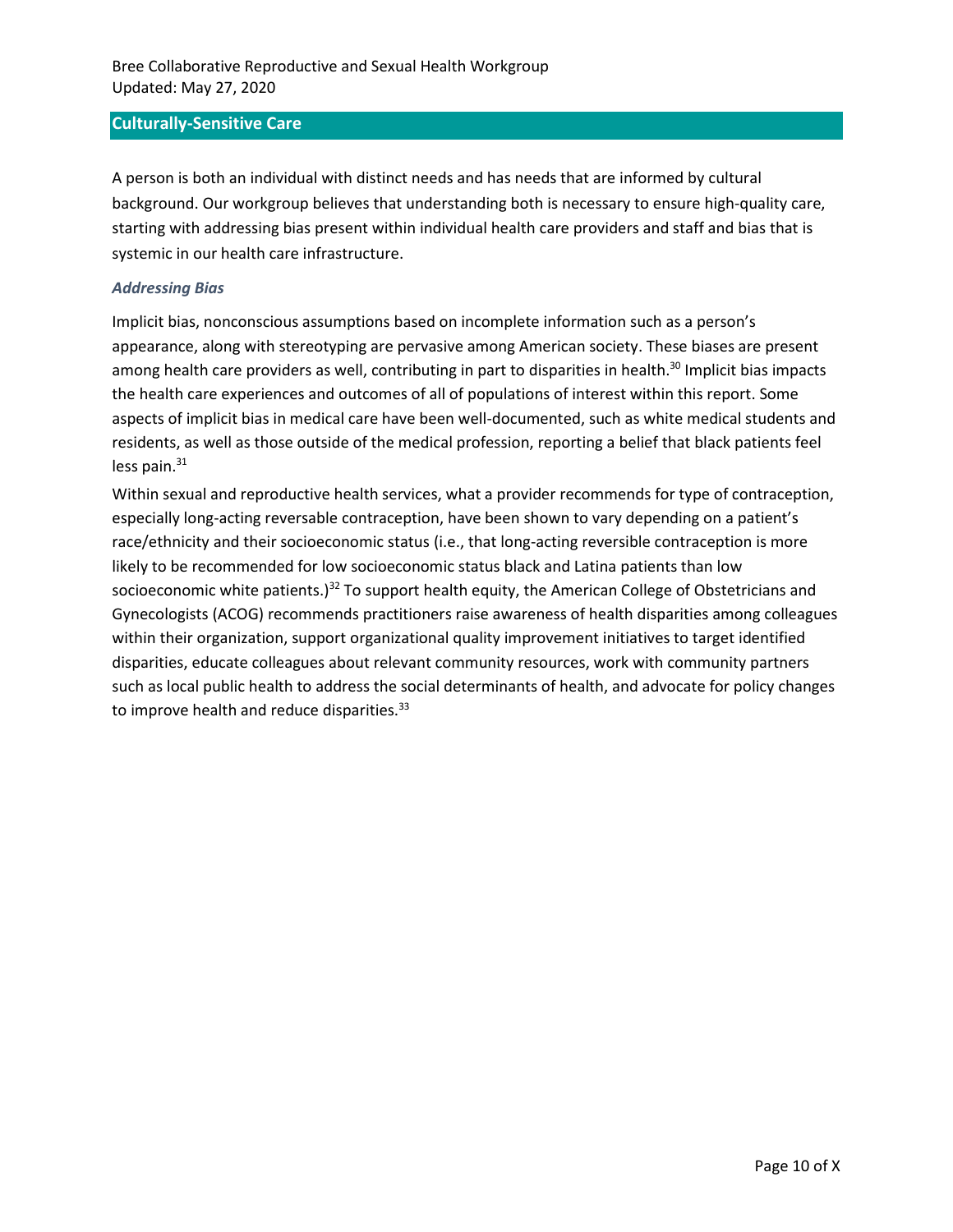# **Access to Care**

Barriers to access inform many of the disparities seen across our priority populations. Some barriers to care are informed by state and national-level policy while others stem from physical barriers to the care delivery site or language and cognitive barriers that can hinder patient understanding of written or verbal material.

Access to health insurance coverage determines access to provision of health care and varies based on where people live and on their citizenship status. Foreign-born women are less likely to have health insurance when compared to those born in the United States and less likely to use sexual and reproductive health care services.<sup>34</sup> Lack of coverage stems mainly from systemic policy barriers.<sup>35</sup> The workgroup acknowledges that much of this is outside of the control of individual stakeholders and argues for understanding of how these barriers may impact a delivery system's patient population and advocacy for more inclusive coverage as a next step.

- Physical accessibility
- Understand the insurance barriers for your patient population including those that may exist due to immigration status
- Language
- Cognitive accessibility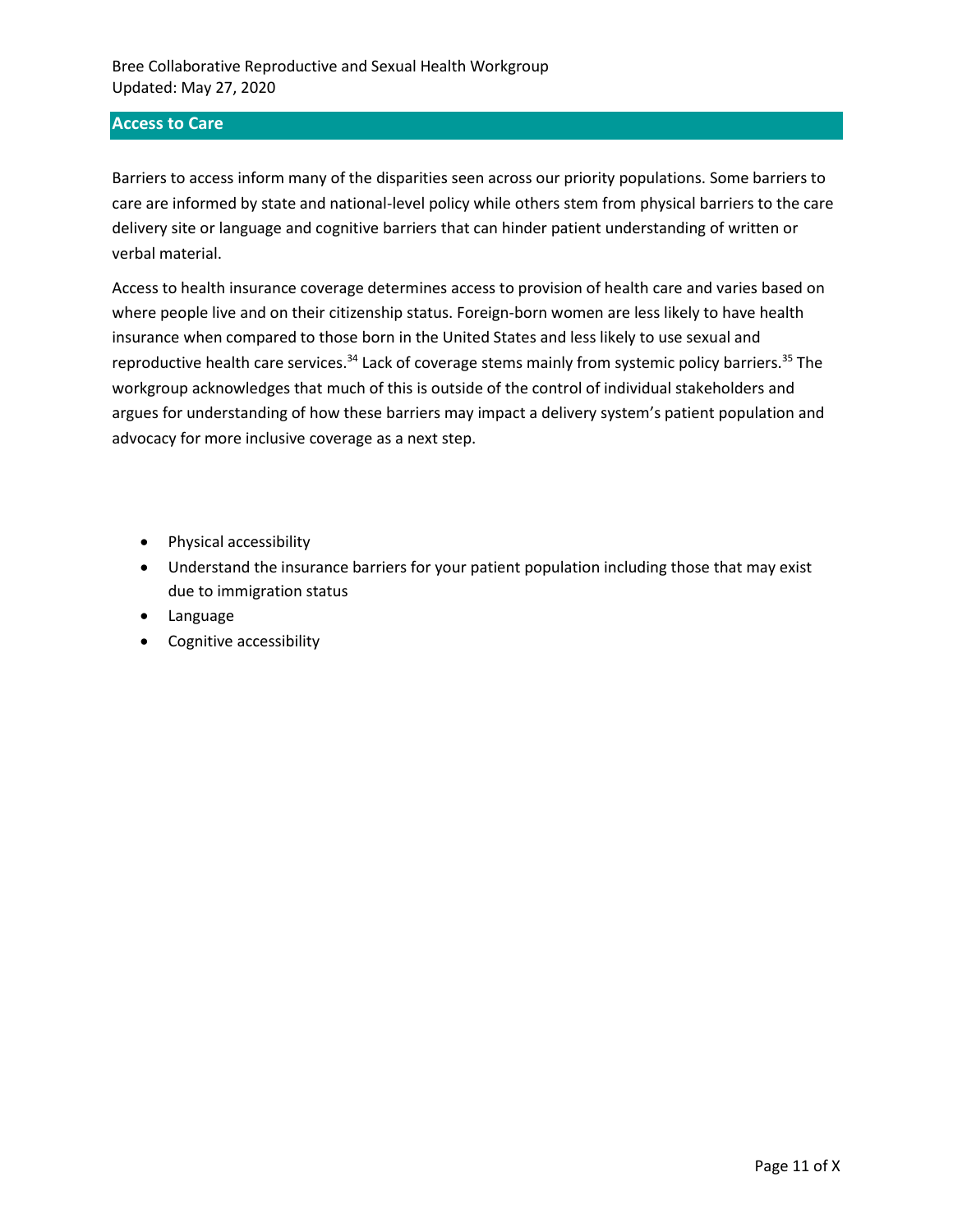# **Patient-Centered Care**

- Trust
- Confidentiality
- Support
- Involving family or friends if desired by the person
- Understanding needs of the patient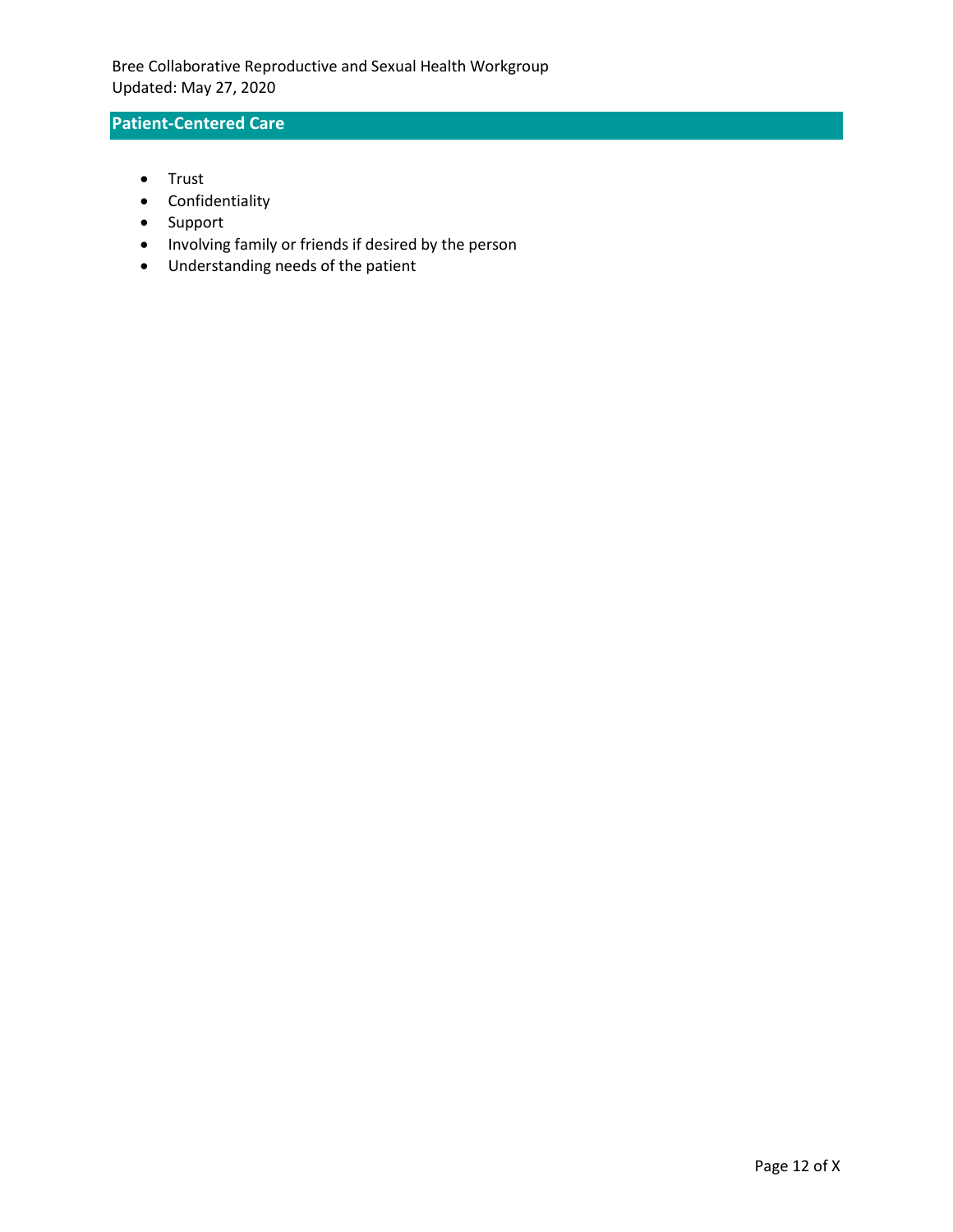### *Family Planning*

The *pregnancy intention* screening question, here changed to use the term *parenting intention* to be inclusive of those who cannot or may not intend to become pregnant, has been found by patients to be helpful in starting a conversation about family planning and related to contraceptive use.<sup>36,37</sup> This question is typically well-received by patients and clinicians report felt the question should be included in routine reproductive health care.<sup>38,39</sup> Patient centered contraceptive counseling allows the patient and provider to work together in talking about needs and preferences, is more likely to allow a person's preferences to be part of the eventual decision, and more likely to result in adherence to the chosen contraceptive method. 40,41

The Family Planning National Training Center provides four best practice recommendations to increase contraceptive access: stock a broad range of contraceptive methods, discuss pregnancy intention and provide patient-centered counseling, develop systems for same-visit provision of all contraceptive methods, and utilize diverse payment options to reduce cost as a barrier. <sup>42</sup> Patients switching from no method of contraception to any method results in a greater reduction in pregnancy than switching from to a moderately effective to most effective method. Women's decisions about which methods to use are less impactful than their decisions about whether to use contraception at all.<sup>43</sup>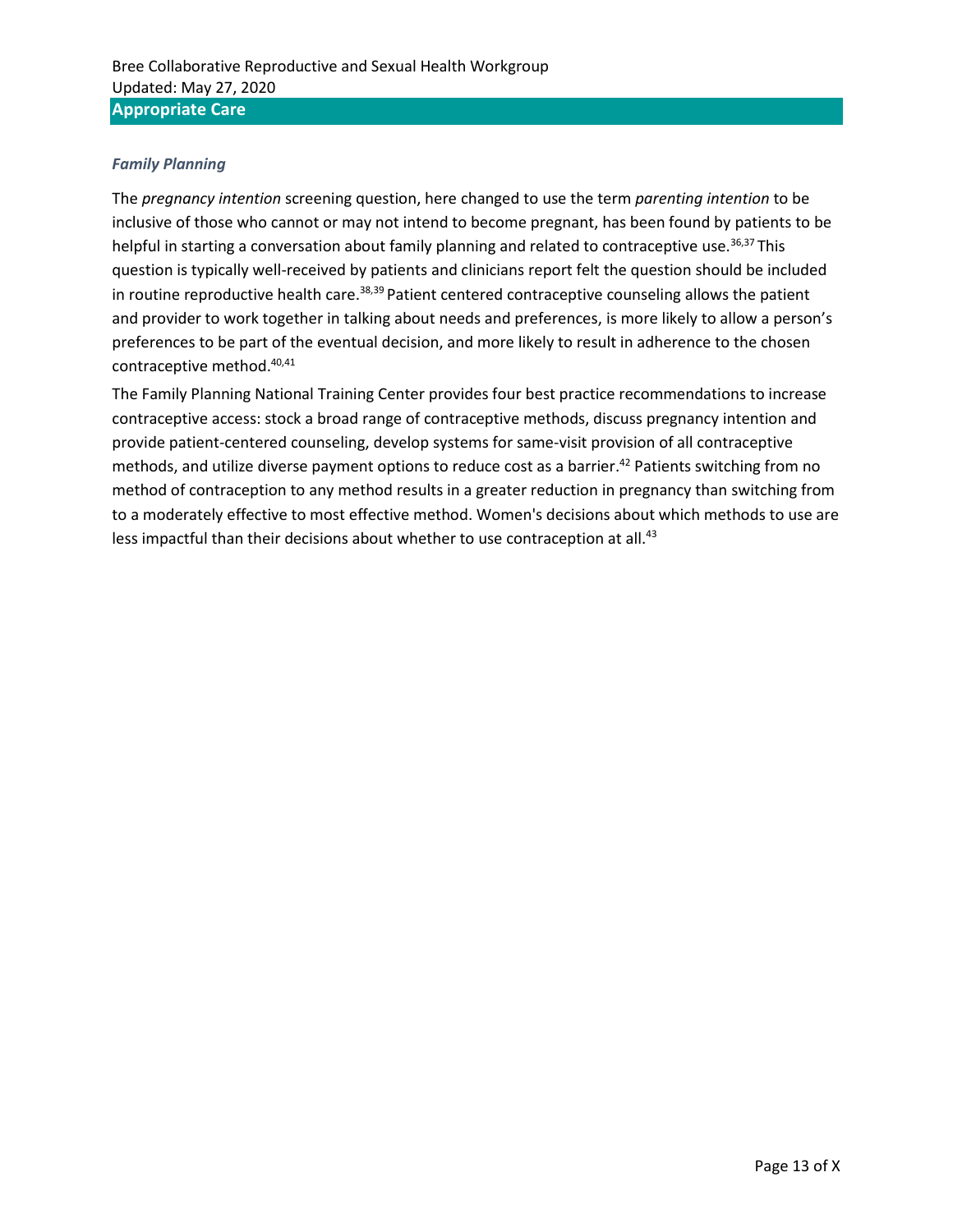**Measurement** 

Most nationally recognized measures focus on maternity care. Many of these are discussed in the 2020 Maternity Care Bundled Payment Model.

The National Quality Forum [Perinatal and Reproductive Health 2015-2016 Final Report](http://www.qualityforum.org/Publications/2016/12/Perinatal_and_Reproductive_Health_2015-2016_Final_Report.aspx) includes two contraceptive care measures not related to postpartum contraception:

#### **2903 Contraceptive Care – Most & Moderately Effective Methods**

Description: The percentage of women aged 15-44 years at risk of unintended pregnancy that is provided a most effective (i.e., sterilization, implants, intrauterine devices or systems (IUD/IUS)) or moderately effective (i.e., injectables, oral pills, patch, ring, or diaphragm) FDA-approved methods of contraception.

#### **2904 Contraceptive Care - Access to LARC**

Description: Percentage of women aged 15-44 years at risk of unintended pregnancy that is provided a long-acting reversible method of contraception (i.e., implants, intrauterine devices or systems (IUD/IUS). It is an access measure because it is intended to identify situations in which women do not have access to the long-acting reversible methods of contraception (LARC), i.e., contraceptive implants and intrauterine devices.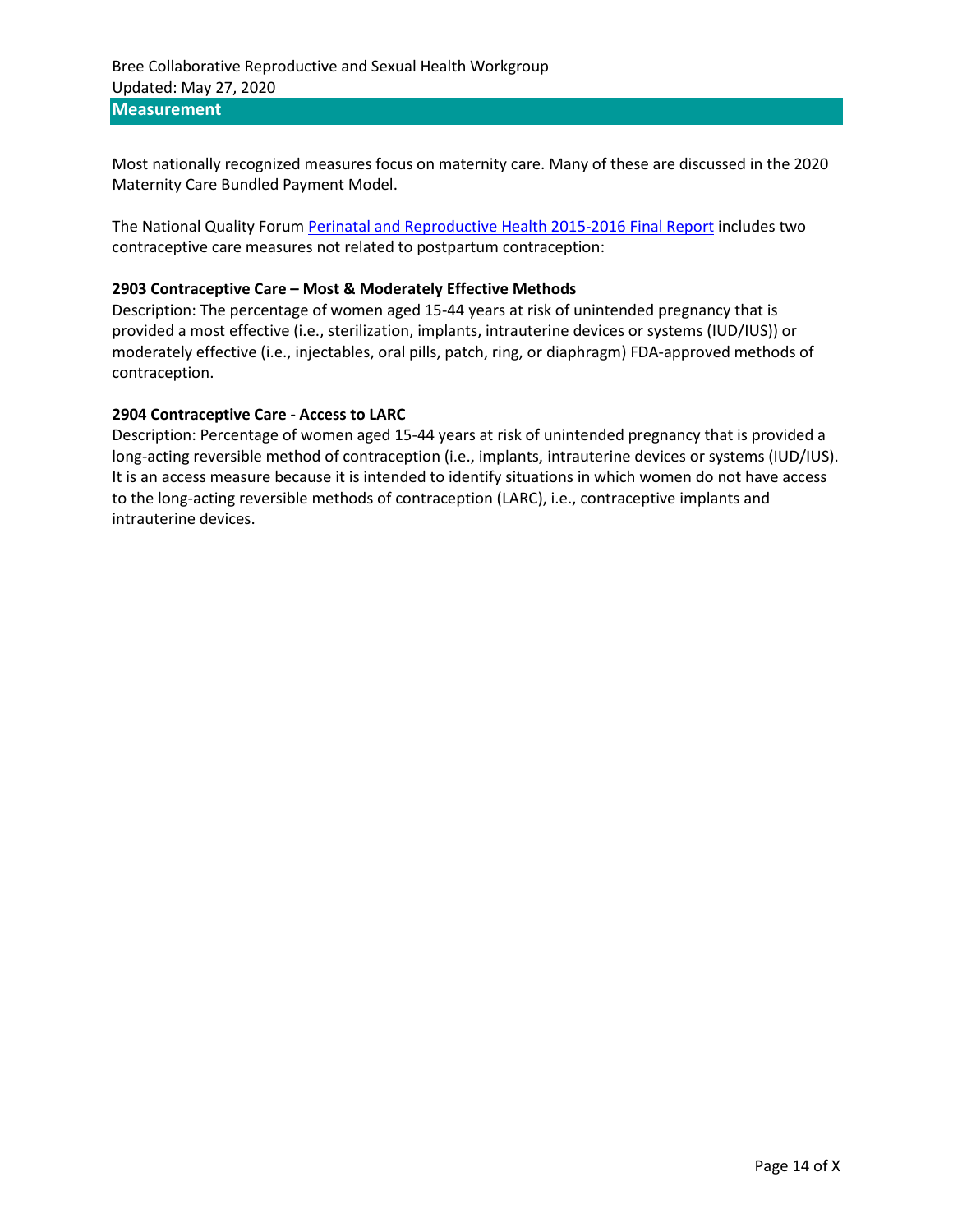# **Appendix C: Guideline and Systematic Review Search Results**

|                                              | Year | Title                                                                                                                                                        | Summary                                                                                                                                                                                                                                                                                                                                                                                                                                                                                                                                                                                                                                                                                                                                                                                                                                                                                                                                                                                                                    |
|----------------------------------------------|------|--------------------------------------------------------------------------------------------------------------------------------------------------------------|----------------------------------------------------------------------------------------------------------------------------------------------------------------------------------------------------------------------------------------------------------------------------------------------------------------------------------------------------------------------------------------------------------------------------------------------------------------------------------------------------------------------------------------------------------------------------------------------------------------------------------------------------------------------------------------------------------------------------------------------------------------------------------------------------------------------------------------------------------------------------------------------------------------------------------------------------------------------------------------------------------------------------|
| AHRQ:<br>Research<br>Findings and<br>Reports | 2019 | <b>Can Physical</b><br><b>Activity Improve</b><br>the Health of<br><b>Wheelchair Users?</b><br>A Systematic<br><b>Review</b>                                 | In-progress                                                                                                                                                                                                                                                                                                                                                                                                                                                                                                                                                                                                                                                                                                                                                                                                                                                                                                                                                                                                                |
|                                              | 2018 | <b>Achieving Health</b><br><b>Equity in Preventive</b><br>Services:<br>Systematic<br><b>Evidence Review</b>                                                  | In populations adversely affected by disparities, evidence is strongest for patient navigation to increase<br>colorectal, breast, and cervical cancer screening; telephone calls and prompts to increase colorectal cancer<br>screening; and reminders including lay health workers encouraging breast cancer screening. Evidence is low<br>or insufficient to determine effects of barriers or effectiveness of other interventions because of lack of<br>studies and methodological limitations of existing studies.                                                                                                                                                                                                                                                                                                                                                                                                                                                                                                     |
|                                              | 2012 | <b>Closing the Quality</b><br><b>Gap Series: Quality</b><br>Improvement<br><b>Interventions To</b><br><b>Address Health</b><br><b>Disparities</b>            | The literature on QI interventions generally and their ability to improve health and health care is large.<br>Whether those interventions are effective at reducing disparities remains unclear. This report should not be<br>construed to assess the general effectiveness of QI in the health care setting; rather, QI has not been shown<br>specifically to reduce known disparities in health care or health outcomes. In a few instances, some<br>increased effect is seen in disadvantaged populations; these studies should be replicated and the<br>interventions studied further as having potential to address disparities.                                                                                                                                                                                                                                                                                                                                                                                      |
| Cochrane<br>Collection<br>Reviews            | 2019 | <b>Interventions for</b><br>sexual dysfunction<br>following stroke                                                                                           | Use of sertraline to treat premature ejaculation needs to be tested in further RCTs. The lack of benefit with<br>structured sexual rehabilitation and pelvic floor physiotherapy should not be interpreted as proof of<br>ineffectiveness. Well-designed, randomised, double-blinded, placebo-controlled trials of long-term duration<br>are needed to determine the effectiveness of various types of interventions for sexual dysfunction. It should<br>be noted, however, that it may not be possible to double-blind trials of complex interventions.                                                                                                                                                                                                                                                                                                                                                                                                                                                                  |
|                                              | 2015 | Advocacy<br>interventions to<br>reduce or eliminate<br>violence and<br>promote the<br>physical and<br>psychosocial well-<br>being of women<br>who experience | Intensive advocacy may improve everyday life for women in domestic violence shelters/refuges in the short<br>term and reduce physical abuse one to two years after the intervention. There is no clear evidence that<br>intensive advocacy reduces sexual, emotional, or overall abuse, or that it benefits women's mental health. It<br>is unclear whether brief advocacy (mostly given in healthcare settings) is effective, although it may provide<br>short-term mental health benefits and reduce abuse, particularly in pregnant women and those suffering<br>less severe abuse. We considered the results of several studies to be potentially biased because of weak<br>study designs. There was little consistency between studies, with variations in the amount of advocacy given,<br>the type of benefits measured, and the lengths of follow-up periods. As a result, it was hard to combine their<br>results, and we cannot be certain of how much advocacy interventions benefit women or the impact of the |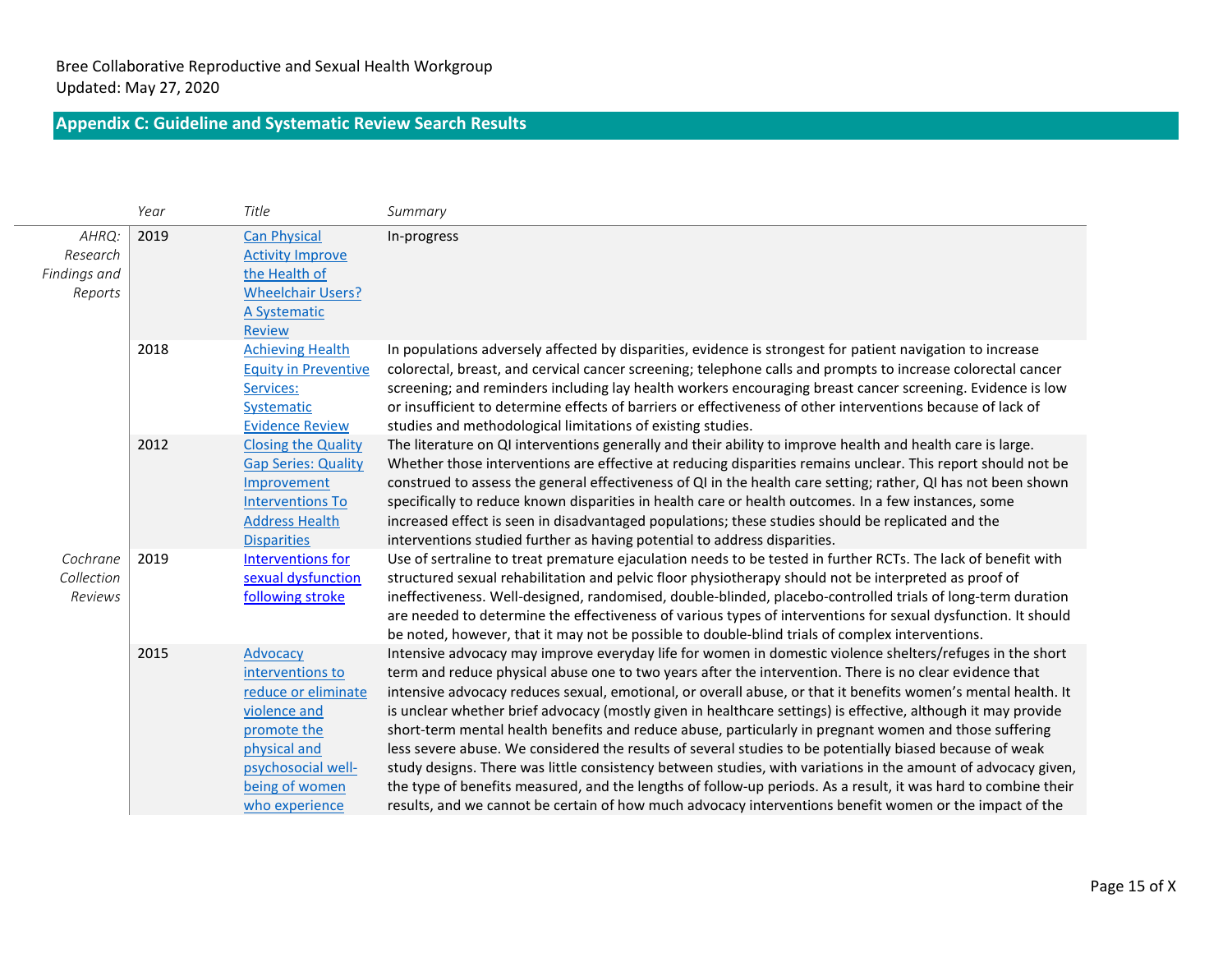| Health<br>Technology<br>Assessment<br>Program<br>Centers for<br>Disease Control<br>and Prevention |      | intimate partner<br>abuse                                                                     | type of advocacy, the place it was given, or the severity of the abuse experienced by the women receiving<br>the intervention.                                                                                                                                                                                                                                                                                                                                                                                                                                                                                                                                                                                                                                                                                                                                                                                                      |
|---------------------------------------------------------------------------------------------------|------|-----------------------------------------------------------------------------------------------|-------------------------------------------------------------------------------------------------------------------------------------------------------------------------------------------------------------------------------------------------------------------------------------------------------------------------------------------------------------------------------------------------------------------------------------------------------------------------------------------------------------------------------------------------------------------------------------------------------------------------------------------------------------------------------------------------------------------------------------------------------------------------------------------------------------------------------------------------------------------------------------------------------------------------------------|
|                                                                                                   | 2015 | <b>Screening women</b><br>for intimate partner<br>violence in<br>healthcare settings          | The evidence shows that screening increases the identification of women experiencing IPV in healthcare<br>settings. Overall, however, rates were low relative to best estimates of prevalence of IPV in women seeking<br>healthcare. Pregnant women in antenatal settings may be more likely to disclose IPV when screened,<br>however, rigorous research is needed to confirm this. There was no evidence of an effect for other outcomes<br>(referral, re-exposure to violence, health measures, harm arising from screening). Thus, while screening<br>increases identification, there is insufficient evidence to justify screening in healthcare settings. Furthermore,<br>there remains a need for studies comparing universal screening to case-finding (with or without advocacy or<br>therapeutic interventions) for women's long-term wellbeing in order to inform IPV identification policies in<br>healthcare settings. |
|                                                                                                   | 2014 | Interventions for<br>preventing or<br>reducing domestic<br>violence against<br>pregnant women | There is insufficient evidence to assess the effectiveness of interventions for domestic violence on pregnancy<br>outcomes. There is a need for high-quality, RCTs with adequate statistical power to determine whether<br>intervention programs prevent or reduce domestic violence episodes during pregnancy or have any effect on<br>maternal and neonatal mortality and morbidity outcomes.                                                                                                                                                                                                                                                                                                                                                                                                                                                                                                                                     |
|                                                                                                   | None |                                                                                               |                                                                                                                                                                                                                                                                                                                                                                                                                                                                                                                                                                                                                                                                                                                                                                                                                                                                                                                                     |
|                                                                                                   |      | https://www.cdc.gov/sexualhealth/                                                             |                                                                                                                                                                                                                                                                                                                                                                                                                                                                                                                                                                                                                                                                                                                                                                                                                                                                                                                                     |
| Institute for<br>Clinical and<br>Economic<br>Review                                               | None |                                                                                               |                                                                                                                                                                                                                                                                                                                                                                                                                                                                                                                                                                                                                                                                                                                                                                                                                                                                                                                                     |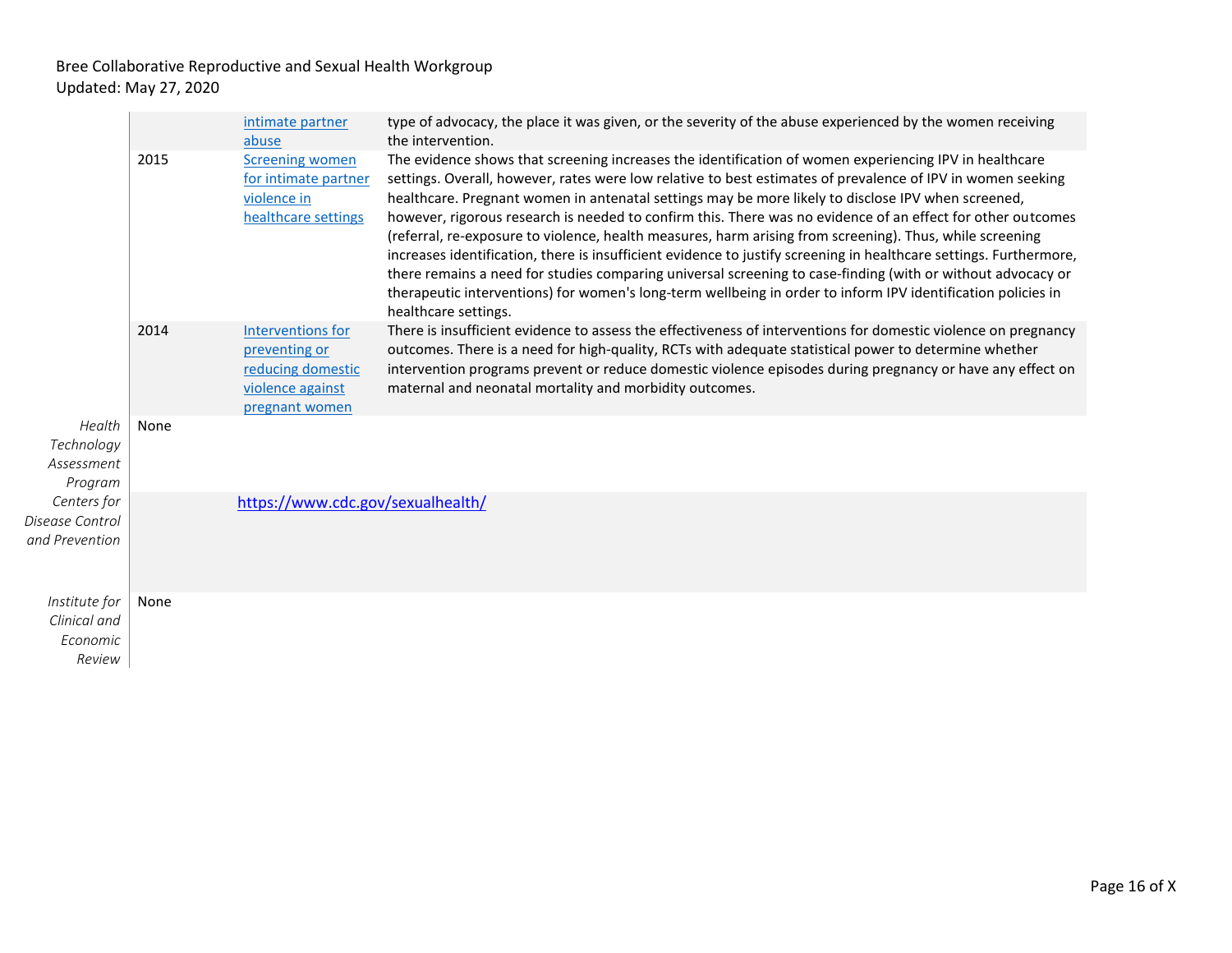| Veterans<br>Administration<br>Evidence-based<br>Synthesis<br>Program | 2013                         | <b>Intimate Partner</b><br>Violence:<br><b>Prevalence Among</b><br>U.S. Military<br><b>Veterans and Active</b><br>Duty<br>Servicemembers<br>and a Review of<br>Intervention<br>Approaches | We also identified six SRs that evaluated interventions aimed at decreasing exposure to IPV. None of these<br>SRs assessed primary IPV prevention strategies; all summarized literature on secondary prevention strategies<br>such as screening for IPV. Overall, screening in health care settings increases identification of IPV<br>victimization and appears to be feasible and acceptable. Screening alone, however, does not decrease rates<br>of IPV victimization. Other secondary prevention strategies (behavioral interventions, advocacy<br>interventions) provide insufficient evidence to demonstrate significant changes in IPV or IPV-related mental<br>or physical harms.                                                                                                                                                                                                                                                                                                                                                                                                                                                                                                                                                                                   |
|----------------------------------------------------------------------|------------------------------|-------------------------------------------------------------------------------------------------------------------------------------------------------------------------------------------|------------------------------------------------------------------------------------------------------------------------------------------------------------------------------------------------------------------------------------------------------------------------------------------------------------------------------------------------------------------------------------------------------------------------------------------------------------------------------------------------------------------------------------------------------------------------------------------------------------------------------------------------------------------------------------------------------------------------------------------------------------------------------------------------------------------------------------------------------------------------------------------------------------------------------------------------------------------------------------------------------------------------------------------------------------------------------------------------------------------------------------------------------------------------------------------------------------------------------------------------------------------------------|
| The American<br>College of<br>Obstetricians<br>and<br>Gynecologists  | 2015                         | Racial and Ethnic<br>Disparities in<br>Obstetrics and<br>Gynecology                                                                                                                       | Reducing racial and ethnic disparities in health and health care should be a priority for all obstetrician-<br>gynecologists and other women's health care providers. Obstetrician-gynecologists can help to meet this<br>objective by<br>raising awareness among colleagues, residents, staff, and hospital administrators about the<br>prevalence of racial and ethnic disparities and the effect on health outcomes<br>understanding the role that practitioner bias can play in health outcomes and health care<br>$\bullet$<br>strongly encouraging the adoption of federal standards for collection of race and ethnicity<br>information in clinical and administrative data to better identify disparities<br>promoting research that not only identifies structural and cultural barriers to care but also tests the<br>$\bullet$<br>effectiveness of interventions to address such barriers<br>educating patients in a culturally sensitive manner about steps they can take to prevent disease<br>conditions that are prevalent in their racial and ethnic groups<br>supporting and assisting in the recruitment of obstetrician-gynecologists and other health care<br>providers from racial and ethnic minorities into academic and community health care fields |
|                                                                      | 2012<br>(reaffirmed<br>2019) | <b>Intimate Partner</b><br>Violence                                                                                                                                                       | Obstetrician-gynecologists are in a unique position to assess and provide support for women who<br>experience IPV because of the nature of the patient-physician relationship and the many opportunities for<br>intervention that occur during the course of pregnancy, family planning, annual examinations, and other<br>women's health visits. The U.S. Department of Health and Human Services has recommended that IPV<br>screening and counseling should be a core part of women's preventive health visits. Physicians should screen<br>all women for IPV at periodic intervals, including during obstetric care (at the first prenatal visit, at least once<br>per trimester, and at the postpartum checkup), offer ongoing support, and review available prevention and<br>referral options. Resources are available in many communities to assist women who experience IPV.                                                                                                                                                                                                                                                                                                                                                                                        |
|                                                                      | 2017                         | Domestic Violence                                                                                                                                                                         | FAQs                                                                                                                                                                                                                                                                                                                                                                                                                                                                                                                                                                                                                                                                                                                                                                                                                                                                                                                                                                                                                                                                                                                                                                                                                                                                         |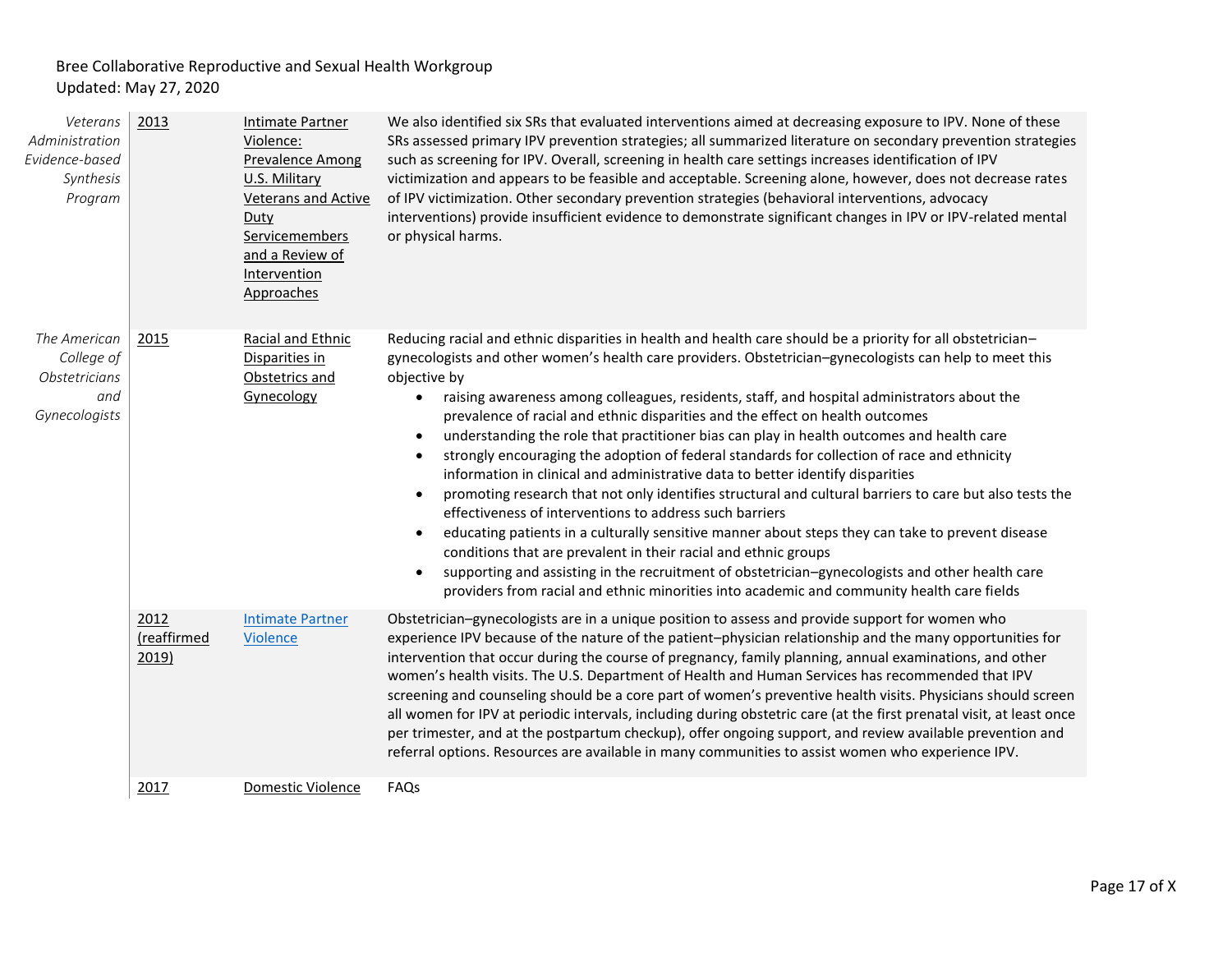| 2014 | Interactive site for<br>clinicians serving<br>women with<br>disabilities                                                                              | Part 1 includes an overview of the program, The Scope of Disability in Women, and Psychosocial<br>Issues.<br>Part 2 includes The GYN Examination, GYN Health Screening, Sexually Transmitted Disease and Skin<br>$\bullet$<br>Examination<br>Part 3 encompasses Medical and Reproductive Considerations. Modules include: Contraception;<br>$\bullet$<br>Menses and Abnormal Uterine Bleeding; Pregnancy and Parenting; Urinary and Bowel<br>Considerations; Diet, Physical Activity and Weight; Adolescent Health; and Aging and Osteoporosis.<br>Part 4 encompasses Reproductive Health Specific to Disability. Modules include: Spinal Cord Injury,<br>Spina Bifida, Multiple Sclerosis, Cerebral Palsy, Intellectual and Developmental Disabilities, and<br>Sensory Disabilities.<br>Part 5 encompasses Access to Health Care. Modules include: ADA Requirements and Incentives,<br>Disability Culture, and Universal Design/Office Practice Solutions<br>Part 6 is the Resources Section with links to resources for providers, patients and those who care for<br>$\bullet$<br>them. |
|------|-------------------------------------------------------------------------------------------------------------------------------------------------------|--------------------------------------------------------------------------------------------------------------------------------------------------------------------------------------------------------------------------------------------------------------------------------------------------------------------------------------------------------------------------------------------------------------------------------------------------------------------------------------------------------------------------------------------------------------------------------------------------------------------------------------------------------------------------------------------------------------------------------------------------------------------------------------------------------------------------------------------------------------------------------------------------------------------------------------------------------------------------------------------------------------------------------------------------------------------------------------------|
| 2001 | <b>Abuse Assessment</b><br><b>Screen</b>                                                                                                              | Many women with disabilities are at risk for abuse, however standard screening tools may not unveil abuse<br>common to women with disabilities such as with holding assistance or treatment.<br>McFarlane, J, et al. Abuse Assessment Screen-Disability (AAS-D): Measuring frequency, type, and<br>perpetrator of abuse toward women with physical disabilities. J of Women's Health and Gender-Based<br>Medicine 2001;10(9):861-866.                                                                                                                                                                                                                                                                                                                                                                                                                                                                                                                                                                                                                                                      |
| 2015 | <b>Health Care for</b><br>Unauthorized<br>Immigrants                                                                                                  | Unauthorized (undocumented) immigrants are less likely than other residents of the United States to have<br>health insurance. The American College of Obstetricians and Gynecologists has long supported a basic health<br>care package for all women living within the United States without regard to their country of origin or<br>documentation. Providing access to quality health care for unauthorized immigrants and their children, who<br>often were born in the United States and have U.S. citizenship, is essential to improving the nation's public<br>health.                                                                                                                                                                                                                                                                                                                                                                                                                                                                                                               |
| 2018 | Importance of<br><b>Social Determinants</b><br>of Health and<br><b>Cultural Awareness</b><br>in the Delivery of<br>Reproductive<br><b>Health Care</b> | The American College of Obstetricians and Gynecologists makes the following recommendations for<br>obstetrician-gynecologists and other health care providers to improve patient-centered care and decrease<br>inequities in reproductive health care:<br>Inquire about and document social and structural determinants of health that may influence a<br>$\bullet$<br>patient's health and use of health care such as access to stable housing, access to food and safe<br>drinking water, utility needs, safety in the home and community, immigration status, and<br>employment conditions.<br>Maximize referrals to social services to help improve patients' abilities to fulfill these needs.<br>$\bullet$<br>Provide access to interpreter services for all patient interactions when patient language is not the<br>$\bullet$<br>clinician's language.<br>Acknowledge that race, institutionalized racism, and other forms of discrimination serve as social<br>determinants of health.                                                                                            |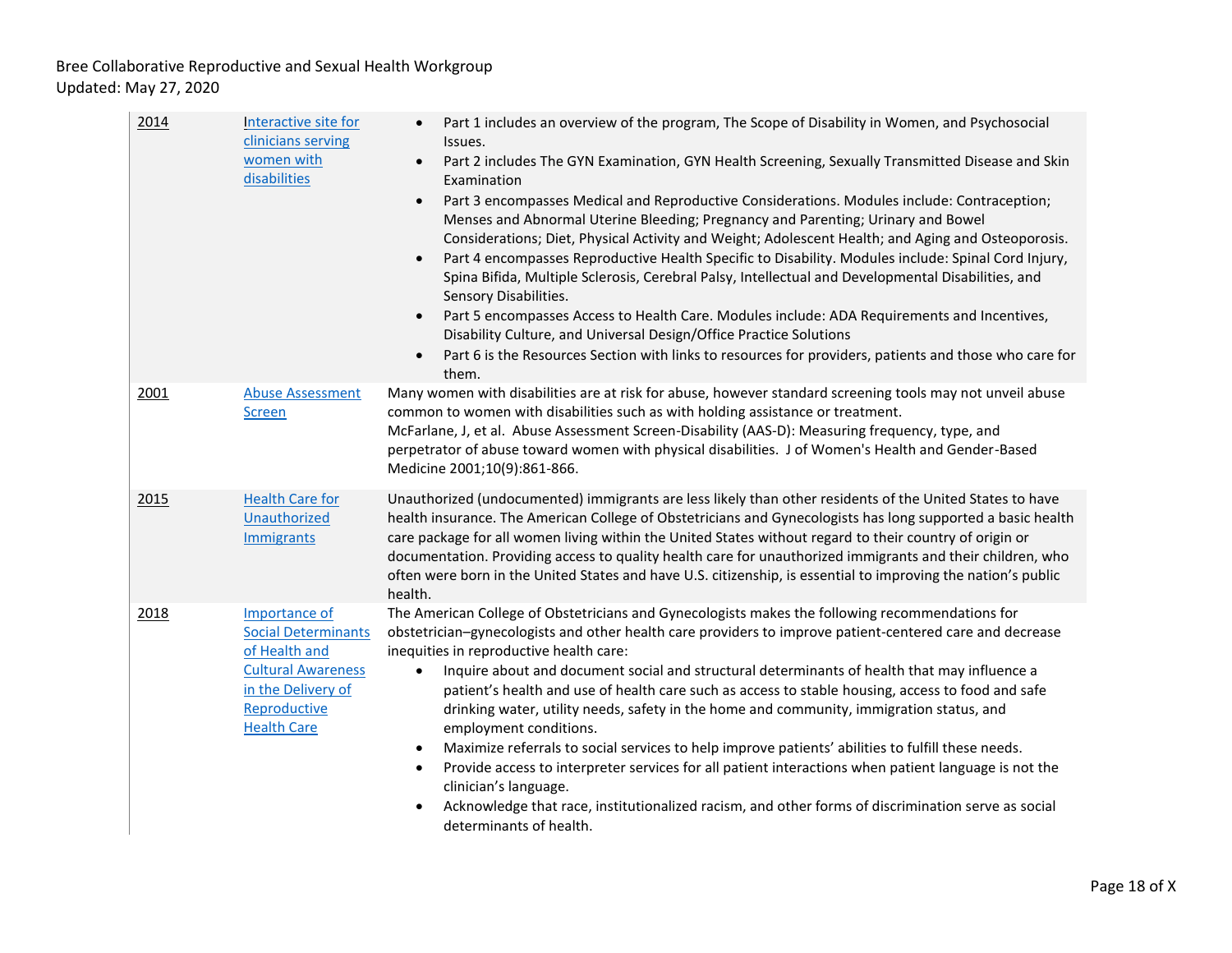- Recognize that stereotyping patients based on presumed cultural beliefs can negatively affect patient interactions, especially when patients' behaviors are attributed solely to individual choices without recognizing the role of social and structural factors.
- Advocate for policy changes that promote safe and healthy living environments.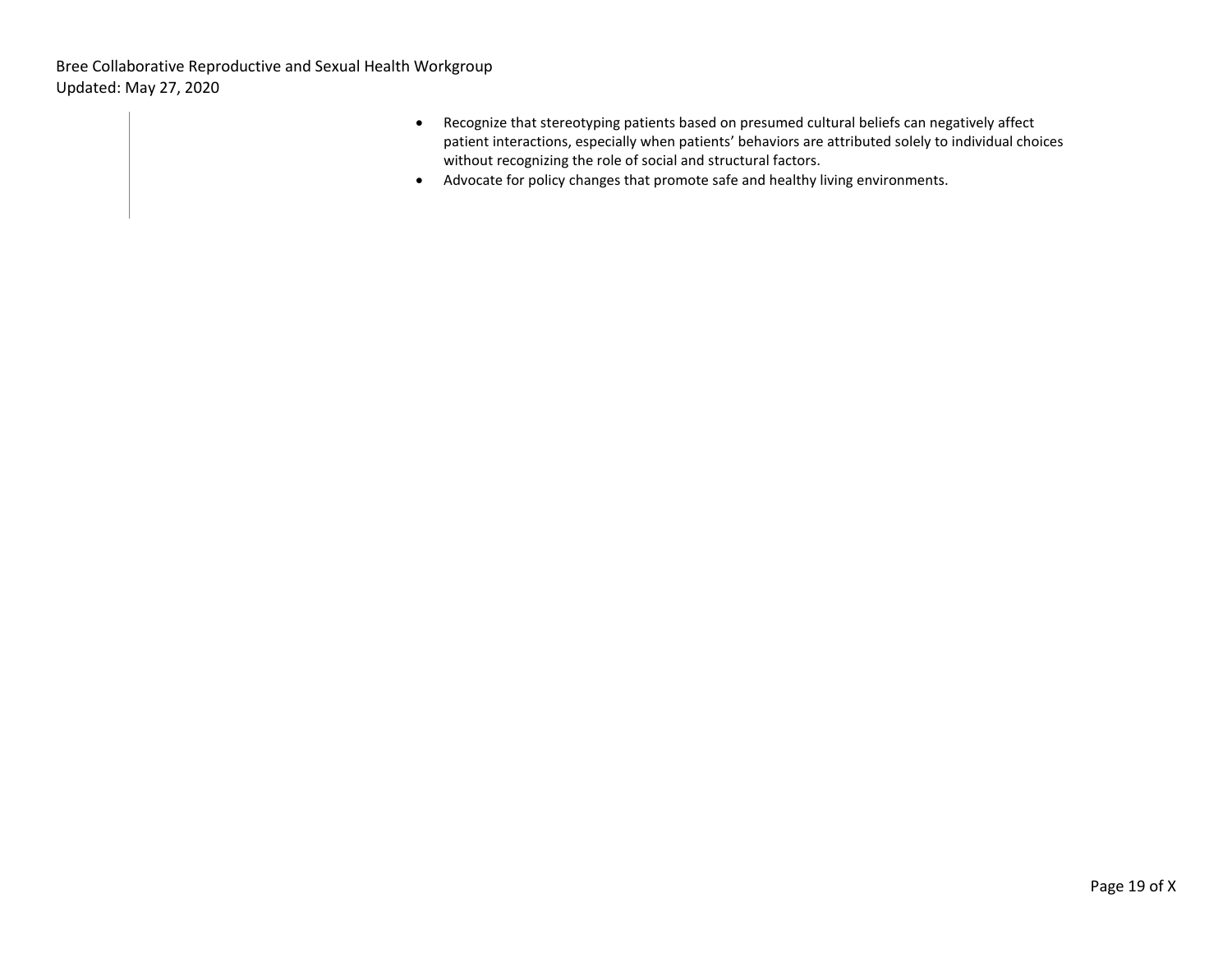# **References**

<sup>4</sup> Blue Bird Jernigan V, Peercy M, Branam D, et al. Beyond health equity: achieving wellness within American Indian and Alaska Native communities. Am J Public Health. 2015;105 Suppl 3(Suppl 3):S376–S379. doi:10.2105/AJPH.2014.302447

<sup>5</sup> Hardeman RR, Murphy KA, Karbeah J, Kozhimannil KB. Naming Institutionalized Racism in the Public Health Literature: A Systematic Literature Review. Public Health Rep. 2018;133(3):240–249. doi:10.1177/0033354918760574

<sup>6</sup> Haider S, Stoffel C, Donenberg G, Geller S. Reproductive health disparities: a focus on family planning and prevention among minority women and adolescents. *Glob Adv Health Med*. 2013;2(5):94–99. doi:10.7453/gahmj.2013.056

 $7$  Centers for Disease Control and Prevention. STDs in Racial and Ethnic Minorities. Accessed: <https://www.cdc.gov/std/stats17/minorities.htm#ref1>

<sup>8</sup> Kossler K, Kuroki LM, Allsworth JE, Secura GM, Roehl KA, Peipert JF. Perceived racial, socioeconomic and gender discrimination and its impact on contraceptive choice. Contraception. 2011;84(3):273–279.

<sup>9</sup> Washington Health Alliance. Community Checkup. [https://www.wacommunitycheckup.org/compare](https://www.wacommunitycheckup.org/compare-scores/measure-detail/?Measure%20Name=Breast%20cancer%20screening)[scores/measure-detail/?Measure%20Name=Breast%20cancer%20screening](https://www.wacommunitycheckup.org/compare-scores/measure-detail/?Measure%20Name=Breast%20cancer%20screening)

<sup>10</sup> Jacoby VL, Fujimoto VY, Giudice LC, Kuppermann M, Washington AE. Racial and ethnic disparities in benign gynecologic conditions and associated surgeries. Am J Obstet Gynecol. 2010;202(6):514–521. doi:10.1016/j.ajog.2010.02.039

<sup>11</sup> Centers for Disease Control and Prevention. Pregnancy-Related Deaths. Accessed: April 2019. Available: [www.cdc.gov/reproductivehealth/maternalinfanthealth/pregnancy-relatedmortality.htm](http://www.cdc.gov/reproductivehealth/maternalinfanthealth/pregnancy-relatedmortality.htm)

<sup>12</sup> Save the Children. State of the World's Mothers 2015. 2015. Accessed: May 2019. Available:

[www.savethechildren.org/content/dam/usa/reports/advocacy/sowm/sowm-2015.pdf](http://www.savethechildren.org/content/dam/usa/reports/advocacy/sowm/sowm-2015.pdf)

<sup>13</sup> Tucker MJ, Berg CJ, Callaghan WM, Hsia J. The Black-White disparity in pregnancy-related mortality from 5 conditions: differences in prevalence and case-fatality rates. *Am J Public Health.* 2007 Feb;97(2):247-51. <sup>14</sup> <https://www.census.gov/quickfacts/WA>

<sup>15</sup> [https://www.pewsocialtrends.org/2012/11/07/a-milestone-en-route-to-a-majority-minority-nation/#](https://www.pewsocialtrends.org/2012/11/07/a-milestone-en-route-to-a-majority-minority-nation/)

<sup>16</sup> https://www.migrationpolicy.org/data/state-profiles/state/demographics/WA

<sup>17</sup> <https://news.gallup.com/poll/203513/vermont-leads-states-lgbt-identification.aspx>

<sup>18</sup> [https://news.gallup.com/poll/182051/san-francisco-metro-area-ranks-highest-lgbt-](https://news.gallup.com/poll/182051/san-francisco-metro-area-ranks-highest-lgbt-percentage.aspx?utm_source=Social%20Issues&utm_medium=newsfeed&utm_campaign=tiles)

[percentage.aspx?utm\\_source=Social%20Issues&utm\\_medium=newsfeed&utm\\_campaign=tiles](https://news.gallup.com/poll/182051/san-francisco-metro-area-ranks-highest-lgbt-percentage.aspx?utm_source=Social%20Issues&utm_medium=newsfeed&utm_campaign=tiles)

<sup>19</sup> <https://www.ncjrs.gov/pdffiles1/nij/183781.pdf>

<sup>20</sup> <https://www.cdc.gov/violenceprevention/pdf/NISVS-StateReportBook.pdf>

<sup>21</sup> <https://belonging.berkeley.edu/targeteduniversalism>

<sup>22</sup> Jacoby VL, Fujimoto VY, Giudice LC, Kuppermann M, Washington AE. Racial and ethnic disparities in benign gynecologic conditions and associated surgeries. Am J Obstet Gynecol. 2010 Jun;202(6):514-21.

<sup>23</sup> The Centers for Disease Control and Prevention. HIV Among Gay and Bisexual Men. September 2017. Accessed: March 2018. Available[: https://www.cdc.gov/hiv/pdf/group/msm/cdc-hiv-msm.pdf](https://www.cdc.gov/hiv/pdf/group/msm/cdc-hiv-msm.pdf)

<sup>24</sup> Centers for Disease Control and Prevention. Diagnoses of HIV Infection in the United States and Dependent Areas, 2016. Volume 28. Published November 2017. Available:

<https://www.cdc.gov/hiv/pdf/library/reports/surveillance/cdc-hiv-surveillance-report-2016-vol-28.pdf>

<sup>25</sup> Russell ST, Fish JN. Mental Health in Lesbian, Gay, Bisexual, and Transgender (LGBT) Youth. Annu Rev Clin Psychol. 2016 Mar 28; 12: 465–487.

<sup>1</sup> World Health Organization. Reproductive Health. Available: [https://www.who.int/westernpacific/health](https://www.who.int/westernpacific/health-topics/reproductive-health)[topics/reproductive-health](https://www.who.int/westernpacific/health-topics/reproductive-health)

<sup>&</sup>lt;sup>2</sup> Starrs AM, Ezeh AC, Barker G, Basu A, Bertrand JT, Blum R, et al. Accelerate progress-sexual and reproductive health and rights for all: report of the Guttmacher-Lancet Commission. Lancet. 2018 Jun 30;391(10140):2642-2692. <sup>3</sup> Prather C, Fuller TR, Jeffries WL 4th, et al. Racism, African American Women, and Their Sexual and Reproductive Health: A Review of Historical and Contemporary Evidence and Implications for Health Equity. Health Equity. 2018;2(1):249–259. Published 2018 Sep 24. doi:10.1089/heq.2017.0045